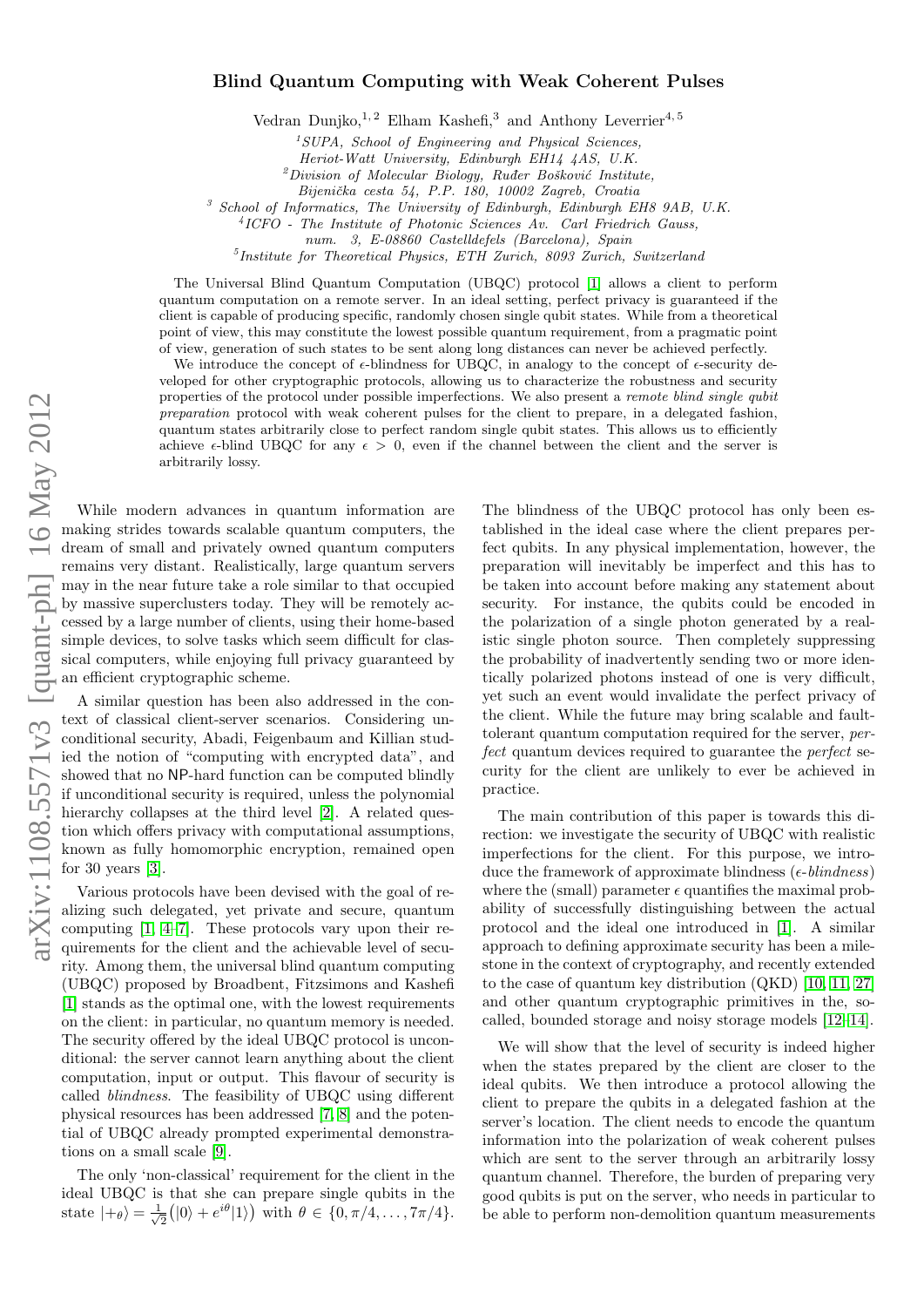[\[15\]](#page-14-12). We will show that these realistic requirements (for the client) are compatible with  $\epsilon$ -blind UBQC, where  $\epsilon$  can be made arbitrarily small. This approach shares striking similarities with the history of QKD where the initial protocols required true single photons but later became compatible with the much more practical weak coherent pulses.

We begin with a brief recap of the UBQC protocol.

Universal Blind Quantum Computation.— The UBQC protocol is set in the framework of measurement-based quantum computation (MBQC) [\[16](#page-14-13)[–18\]](#page-14-14). In MBQC the underlying resource is a multipartite entangled quantum state and the computation is executed by performing measurements on its subsystems. In particular, this resource state can be a generic brickwork state, a close relative of the cluster state (see the Appendix section B for details). By applying single qubit measurements parametrized by a measurement angle  $\phi$  from the discrete set  $\{0, \pi/4, \ldots, 7\pi/4\},\$ which collapse the measured qubit state to one of the two eigenstates  $\{\ket{\pm_\phi} = \frac{1}{\sqrt{2}}\}$  $\frac{1}{2}(|0\rangle \pm e^{i\phi}|1\rangle)$ , with corresponding eigenvalues  $\pm 1$ , one can achieve universal quantum computation [\[1\]](#page-14-0). Here, the computation itself is encoded in the measurement angles alone and the underlying resource is generic.

The classical and quantum part of MBQC can be conceptually separated. One can imagine a classical controller which generates the measurement angles and a quantum unit which prepares the resource state, performs the measurements (as dictated by the controller unit), and returns the measurement outcomes to the controller unit. The outcomes are crucial for the adaptive structure of MBQC: since they are probabilistic, the subsequent measurement angles must depend on them to ensure deterministic computation [\[19,](#page-14-15) [20\]](#page-14-16).

The central idea behind UBQC is to use this separation and allocate the classical controller unit to the client and the quantum unit to the server. To ensure privacy, however, the computation needs to be encoded: this is achieved in UBQC by effectively encoding the resource state.

The standard procedure for MBQC, to prepare the resource state, is to start with a set of qubits in a fixed state, say  $|+\rangle := |+_{0}\rangle$ , and to apply an entangling operation of the Controlled Phase gate  $(\text{ctrl-}Z)$  to some of them.

In UBQC, by contrast, the client will provide the initial phase rotated qubits of the form  $|+\theta\rangle$  to the server, without informing him of the values of  $\theta \in \{0, \pi/4, \ldots, 7\pi/4\}.$ Applying the entangling gates then prepares an encoded resource state. Now, if one was to measure a qubit in the usual MBQC protocol with some measurement angle  $\phi$ , this would be equivalent to measuring the pre-rotated qubit (in the state  $|+\theta\rangle$  with the angle  $\delta' = \phi + \theta \mod 2\pi$ , as the phase rotation and ctrl-Z gate commute. In this case, the measurement angle alone says nothing about the computation run, but a malicious server may still try learn something about  $\theta$  when given  $\delta'$ , hence also about  $\phi$  (*i.e.* about the computation).

To solve this security loophole, UBQC exploits the probabilistic nature of MBQC. The client sends a modified measurement angle  $\delta = \phi + \theta + r\pi \mod 2\pi$ , where  $r \in \{0, 1\}$  is chosen randomly by the client and hidden from the server. The value of r can be interpreted as a flip of the measurement outcome, which can be easily compensated by the client.

Now the quantum information (pre-rotated qubits) and classical information (measurement angles) accessible to the server is no longer correlated to the client's desired computational angles (denoted  $\phi$ ), and this constitutes the crux of the proof of blindness of UBQC [\[1\]](#page-14-0).

One can summarize the UBQC protocol as follows: Initially, in the *preparation phase*, the client sends  $S$  (the *size* of the computation) randomly pre-rotated qubits in the states  $\{|+_{\theta_i}\rangle\}_{i=1}^S$ , to the server, keeping the angles  $\theta_i$  secret. The server then builds up the brickwork state using the received qubits and the ctrl-Z interaction. Proceeding sequentially on each qubit, if the desired measurement angle for qubit i was  $\phi_i$  (defined for the non-prerotated resource state, and including the necessary adaptations to the angle based on prior measurement outcomes  $s_{k\langle i \rangle}$ , the client will ask the server to measure the qubit with respect to the angle  $\delta_i = \phi_i + \theta_i + r_i \pi \mod 2\pi$ , where the binary parameter  $r_i$  is chosen randomly. The server reports each measurement outcome  $s_i$  which the client flips if  $r_i = 1$ .

In the case of an honest server, this procedure yields the correct outcome of the computation. Moreover, regardless of the malicious activity of the server the client's privacy is unconditional - the protocol is blind (see the Appendix section B for details).

This blindness, however, only holds if the client can prepare the needed qubits perfectly. In a practical implementation, imperfection is inevitable and perfect blindness cannot be achieved. For this reason, a notion of *approximate* blindness is required.

Approximate blindness.— A difficulty to characterize the UBQC protocol is that it is adaptive. However, as far as blindness is concerned, the reported outcomes  $s_i$  of the server do not matter; they only affect the correctness of the protocol [\[28\]](#page-14-17). Hence one can assume  $s_i = 0$  (*i.e.* the server measurement always projects into the  $+1$  eigenvalue, similar to a post-selection scenario), and since the random parameters  $r_i$  can be chosen in advance, the need for the adaptive structure can be ignored. Therefore, blindness can be studied through the following joint state of the client and server:

$$
\pi_{AB}^{\text{ideal}} = \frac{1}{2^{4S}} \sum_{\phi} \sum_{\vec{r}} \bigotimes_{i \in [S]} \underbrace{\phi_i \rangle \langle \phi_i | \otimes |r_i \rangle \langle r_i|}_{\text{Client (A)}} \otimes \underbrace{|+_{\theta_i} \rangle \langle +_{\theta_i} | \otimes |\delta_i \rangle \langle \delta_i|}_{\text{Server (B)}},
$$

which contains all the relevant information pertaining to the security of a run of a UBQC protocol as seen by the server. The client has also access to the angles  $\theta_i$ . However, these angles do not constitute the secret the client wishes to hide - for blindness only the  $r_i$  parameters and the (adapted) computation angles are relevant. Thus in the presented joint state we explicitly place the client's secret in the client's register, and all information accessible to the server in the server's register. In this classical-quantum (cq) state, S denotes the overall size of the computation. The client's register contains the user's secret classical information - the computational angles  $\phi_i$  characterizing the desired computation, and the  $r_i$  parameters chosen randomly and unknown to the server. The server's register contains quantum information - the qubits in states  $|+_{\theta_i}\rangle$ which are sent by the client, as well as the measurement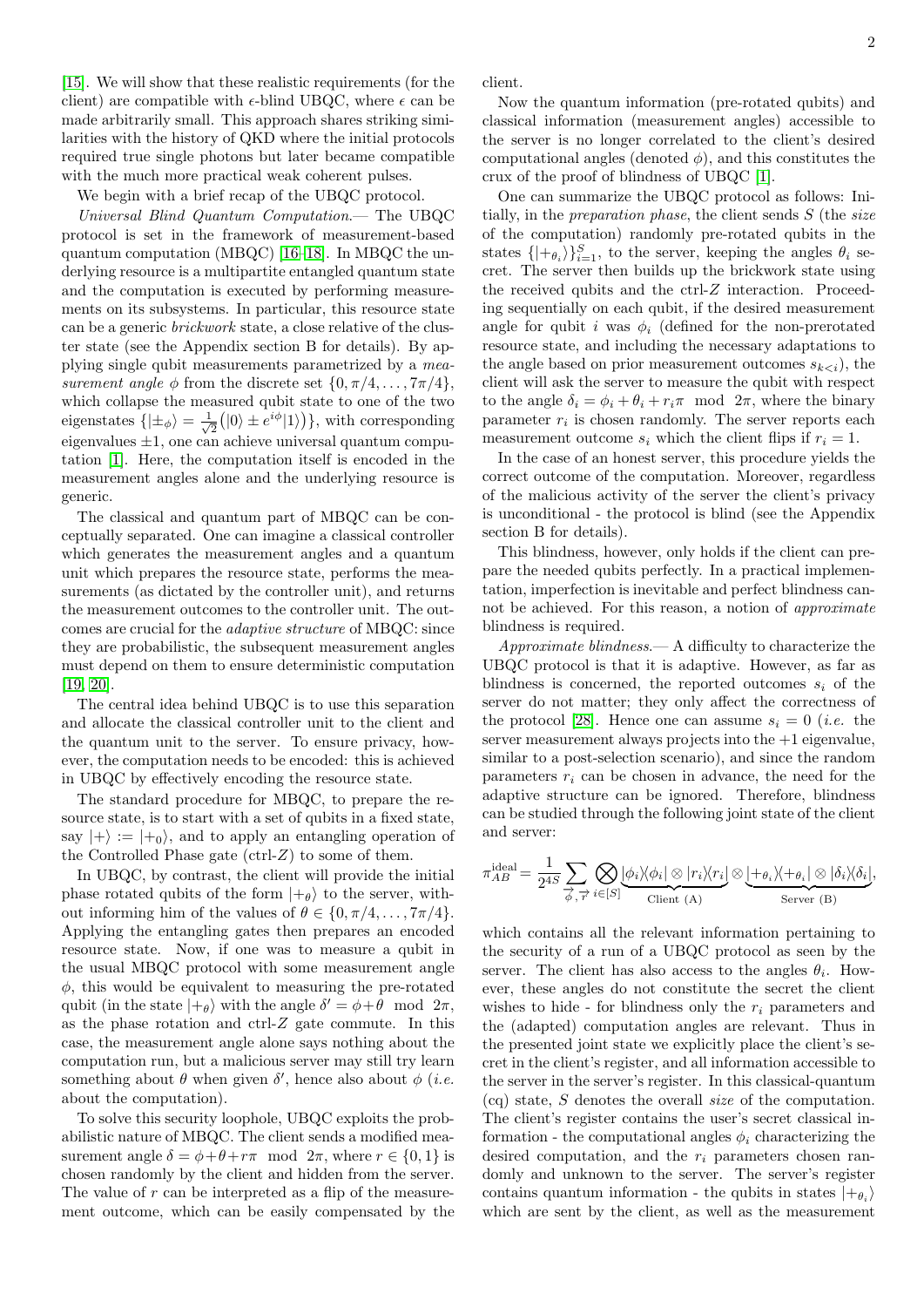angles  $\delta_i$ . Note that  $\phi_i, r_i$  and  $\delta_i$  are all represented by classical, orthogonal states.

If the information shared by the client and the server can be described by the state  $\pi_{AB}^{ideal}$ , then a malicious server cannot learn anything about the computation of the client [\[1\]](#page-14-0). Since the security holds for any action of the server, any UBQC protocol described by a state of the form

$$
(\mathbb{1}_A \otimes \mathcal{E}) \pi_{AB}^{\text{ideal}} \tag{1}
$$

for any completely positive trace preserving map  $\mathcal E$  (representing any possible deviation from the protocol by the server) is equally blind. We refer to such states as *uncondi*tionally blind states and define the family  $\mathcal F$  of such states as follows:

$$
\mathcal{F} = \left\{ (\mathbb{1}_A \otimes \mathcal{E}) \pi_{AB}^{\text{ideal}} | \mathcal{E} \text{ is a CPTP map} \right\}. \tag{2}
$$

In order to analyse the impact of imperfections caused by a realistic implementation, we consider the settings where the client sends general states  $\rho^{\theta_i}$  instead of the perfect states  $|+_{\theta_i}\rangle$ . In this case, the joint state representing all the information exchanged in the protocol is given by:

$$
\pi_{AB}^{\{\rho^{\theta_i}\}} = \frac{1}{2^{4S}} \sum_{\vec{\phi}, \vec{\tau}'} \bigotimes_{i \in [S]} \underbrace{|\phi_i\rangle\langle\phi_i| \otimes |r_i\rangle\langle r_i|}_{\text{Client}} \otimes \underbrace{\rho^{\theta_i} \otimes |\delta_i\rangle\langle\delta_i|}_{\text{Server}}.
$$
 (3)

We can now introduce the notion of  $\epsilon$ -blindness:

Definition 1. A UBQC protocol with imperfect client preparation described by the shared joint state  $\pi_{AB}^{\{\rho^{\theta_i}\}}$  is  $\epsilon$ blind if the trace distance between the family of unconditionally blind states and the state  $\pi_{AB}^{\{\rho^{\theta_i}\}}$  is less than  $\epsilon$ .

$$
\min_{\pi_{AB}^{\mathcal{E}} \in \mathcal{F}} \frac{1}{2} \| \pi_{AB}^{\{\rho^{\theta_i}\}} - \pi_{AB}^{\mathcal{E}} \| \le \epsilon \tag{4}
$$

Such a notion of security is particularly desirable as it is composable [\[11,](#page-14-8) [21](#page-14-18)[–23\]](#page-14-19). One can also extend it to a more general setting considering prior knowledge about the computation (see the Appendix, section C).

If the states  $\rho^{\theta_i}$  generated by the client are uncorrelated (which holds for instance if the process determining the parameters  $\theta_i$  is random and memoryless), the distance between the perfectly blind state and the approximate state  $\pi_{AB}^{\{\rho^{\theta_i}\}}$  can be bounded in terms of the distance between the individual states  $\rho^{\theta_i}$  and the corresponding perfect qubit states  $|+_{\theta_i}\rangle$ . In particular, defining

<span id="page-2-0"></span>
$$
\epsilon_{\text{prep}} = \max_{\theta_i} \frac{1}{2} ||\rho^{\theta_i} - \mathcal{E}(|+\theta_i\rangle\langle +\theta_i|)|| \tag{5}
$$

for some CPTP map  $\mathcal E$  independent of all  $\theta_i$ , then one can show (see the Appendix, section C) that

<span id="page-2-1"></span>
$$
\min_{\pi_{AB}^{\mathcal{E}} \in \mathcal{F}} \frac{1}{2} \| \pi_{AB}^{\{\rho^{\theta_i}\}} - \pi_{AB}^{\mathcal{E}} \| \le S \epsilon_{\text{prep}}.
$$
 (6)

This means that the ability to prepare good approximations of the states  $|+_{\theta_i}\rangle$  translates into the ability to perform approximately-blind universal quantum computing.

This, however, is not completely satisfying from the client's perspective. Indeed, the client can only achieve a given value of  $\epsilon_{\text{prep}}$  in practice, meaning that for a fixed security parameter  $\epsilon$ , she cannot perform a computation with more that  $\epsilon/\epsilon_{\text{prep}}$  steps. In order to allow for computation of arbitrary size, it is necessary to prepare arbitrary good qubits and the solution is to delegate this task to the server, who is assumed to be much more powerful than the client.

We proceed by presenting such a Remote Blind qubit State Preparation (RBSP) protocol where the client only needs to prepare weak coherent pulses with a given polarization. The requirements for the client are therefore minimal. In particular, they are the same as in most practical implementations of discrete-variable QKD. The difficulty here is transferred to the server who has to perform a quantum non-demolition measurement to obtain the desired qubit. As we will show, using the RBSP protocol S times, the client can reach a joint state  $\pi_{AB}^{\{\rho^{\theta_i}\}}$  which is  $\varepsilon$ -close to the family  $\mathcal F$  of perfectly blind states.

UBQC with Remote Blind qubit State Preparation using weak coherent pulses.— The RBSP protocol is designed to serve as a substitute for the process of sending one individual perfect random qubit which allows for imperfect devices and channel.

Ideally, its outcome will satisfy the following properties: (A) the state in the server's possession is  $\mathcal{E}(|+\theta\rangle+\theta|)$  for a CPTP map  $\mathcal{E}$ , independent of  $\theta$  known to the client alone – guaranteeing perfect blindness, see Eq.  $(5)$ ;  $(B)$  the protocol is never aborted in the honest server scenario – guaranteeing robustness of the encompassing UBQC; (C) in the honest server scenario, the map  $\mathcal E$  is the identity – guaranteeing the correctness of the UBQC protocol.

When imperfections are taken into account, the UBQC using RBSP in the preparation phase approaches the properties of blindness and robustness asymptotically. Hence, we are interested in the following properties:  $\epsilon$ -blindness, as described above, and  $\epsilon$ -robustness which guarantees that the honest abort probability is less than  $\epsilon$ . Despite the imperfect preparation stage, we also show that the correctness of the protocol holds in the honest scenario, whenever the client does not abort.

To run the RBSP protocol, the client sends a sequence of N weak coherent pulses (small amplitude, phaserandomized coherent states) with random polarization  $\sigma$ in the set  $\{0, \pi/4, \ldots, 7\pi/4\}$  to the server. If the transmittance of the channel from the client to the server is supposed to be at least  $T$ , then the mean photon number of the source is set to  $\mu = T$ . This value of  $\mu = T$  is optimal for our security analysis, however other values are in principle admissible as well. The introduced phase randomization simplifies the security analysis and causes the state emitted from the source to be:

<span id="page-2-2"></span>
$$
\rho^{\sigma}=\sum_{k=0}^{\infty}p_{k}|k\rangle\!\langle k|_{\sigma}
$$

where  $|k\rangle_{\sigma} := |+\sigma\rangle^{\otimes k}$  corresponds to k photons, occurring with probability  $p_k = e^{-T}T^k/k!$ , with polarization  $\sigma$ . Each pulse is then a probabilistic mixture of Fock states. The Poissonian distribution obtained here is not crucial for the RBSP protocol. For instance, it would work equally well (with re-adjustment of parameters) with any source realizing a mixture of polarization encoded photon num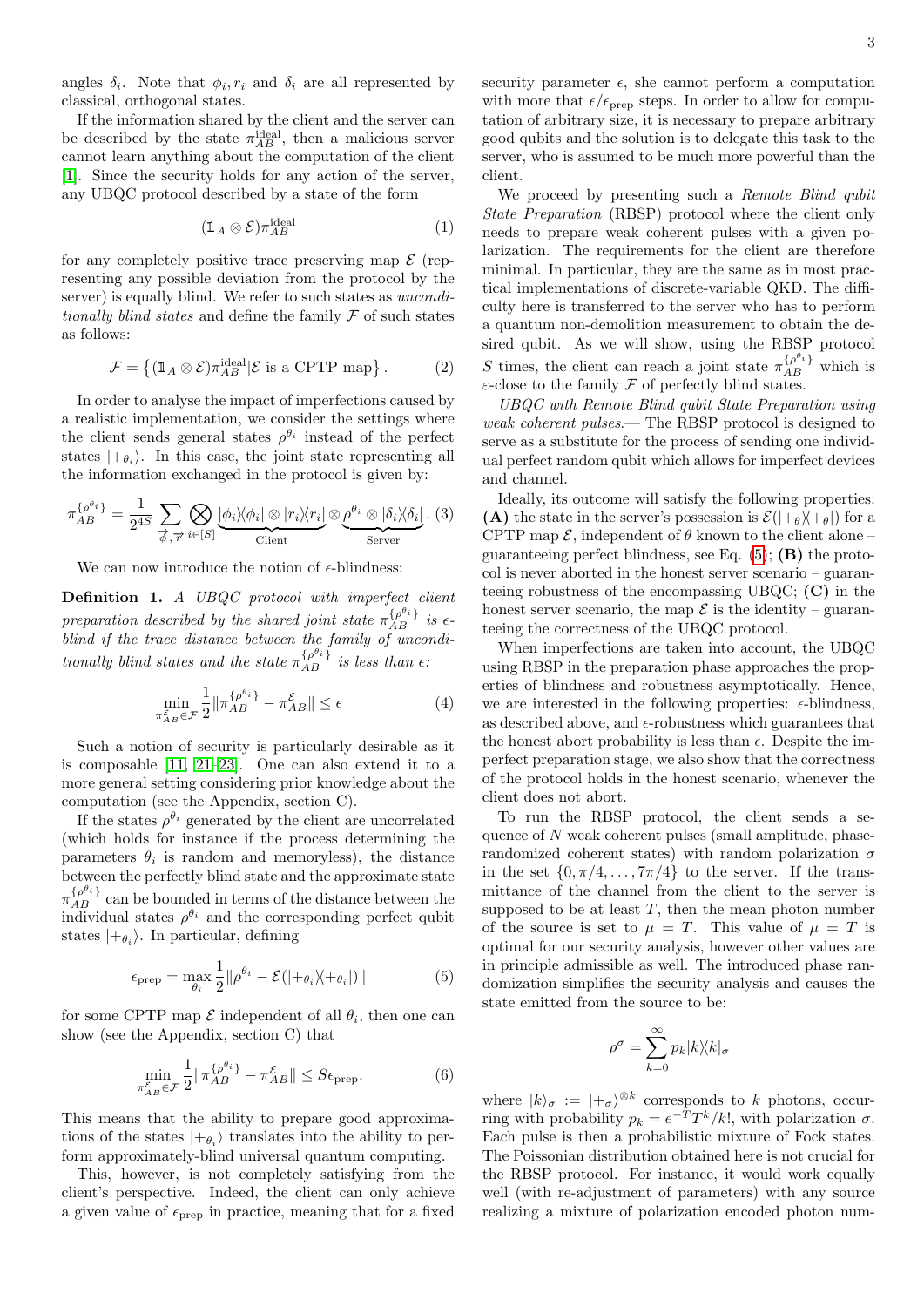ber states, such as polarized thermal states, provided that the probability of getting a single photon is not too small.

The server then performs non-demolition photon number measurements on the pulses he receives, declaring the number outcomes to the client. This additional requirement on the quantum server, while a challenging task has already been experimentally implemented [\[24\]](#page-14-20). At this point, the client checks the number of reported vacuum states - if this number is greater than  $N(e^{-T^2} + T^2/6)$ , she aborts the protocol. A higher value would be indicative to either a lossier than believed channel, or more importantly, that the server lied in an attempt to cheat.

If the protocol was not aborted, the server performs the interlaced 1D cluster computation subroutine (I1DC), using the photons obtained by the number measurement of the received coherent pulses. In this subroutine, the server couples the first and the second qubit  $(i.e.$  photons) with the interaction ctrl- $Z.(H \otimes \mathbb{1})$ , and the first qubit of the pair is then measured in the Pauli  $X$  basis and the measurement outcome is sent to the client. The remaining qubit is then coupled to the third qubit in the input set and measured in the same basis. This process is repeated until only one qubit remains unmeasured, in some state  $|+_{\theta}\rangle$ .

Using her knowledge about the polarizations of each of the pulses initially sent, and the reported binary string of outcomes, the client can compute the angle  $\theta$  (see the Appendix section **D** for details). The pair  $\theta$  (held by the client) and  $|+\theta\rangle$  (held by the server), is the required outcome of the RBSP protocol.

The intuition behind this protocol is the following. The I1DC subroutine is such that if the server is totally ignorant about the polarization of at least one photon in the 1D cluster, then he is also totally ignorant about the final angle  $\theta$ . In order to exploit this property, the client should make sure that the server will at least once measure a single photon and put it in the cluster. The cheating strategy for the server consists in claiming he received 0 photon when he received 1 and claiming he received 1 when he in fact measured several (in which case he can learn something about their polarization). In order to avoid this attack, the client simply verifies that the reported statistics of the server are compatible with the assumed transmittance of the channel. Note that the server cannot learn anything useful, even if he deviates from the prescribed I1DC subroutine if one of the weak coherent pulses generated one photon, and was declared as such. We now give more quantitative statements which are proven in the Appendix (together with detailed descriptions of both RBSP and I1DC).

For the described RBSP protocol, property (A) holds except with probability  $p_{\text{fail}}$  and properties  $(\mathbf{B})$  and  $(\mathbf{C})$  hold except with probability  $p_{\text{abort}}$ . These probabilities  $p_{\text{abort}}$ and  $p_{\text{fail}}$  can be bounded as functions of the transmittance  $T$  and the parameter  $N$  as follows:

$$
p_{\text{fail}}, \, p_{\text{abort}} \le \exp\left(-\frac{NT^4}{18}\right) \,. \tag{7}
$$

Using the bound on  $p_{\text{fail}}$ , the trace distance between the perfectly blind qubit state and the state  $\rho_{\theta}$  generated by RBSP can be bounded as

<span id="page-3-0"></span>
$$
\frac{1}{2} ||\rho^{\theta} - \mathcal{E}(|+\theta\rangle\langle+\theta|)|| \leq p_{\text{fail}}
$$

for a fixed CPTP map  $\mathcal E$  independent of  $\theta$ . From this, by the criterion given in expression [\(6\)](#page-2-1), the bound given in Eq. [\(7\)](#page-2-2) and the union bound, we have that a protocol using the RBSP generated states is  $\epsilon$ -blind with  $\epsilon \leq S \exp(-NT^4/18)$ , where T is a lower bound on the channel transmittance, and  $N$  the number of states used in each instance of RBSP. These results are proven in details in the Appendix and collected in the following main theorem:

**Theorem 1.** A UBQC protocol of computation size  $S$ , where the client's preparation phase is replaced with S calls to the coherent state Remote Blind qubit State preparation protocol, with a lossy channel connecting the client and the server of transmittance no less than  $T$ , is correct,  $\epsilon$ -robust and  $\epsilon$ -blind for a chosen  $\epsilon > 0$  if the parameter N of each instance of the Remote Blind qubit State preparation protocol called is chosen as follows:

$$
N \ge \frac{18\ln(S/\epsilon)}{T^4}.
$$

We acknowledge that the RBSP protocol is not immune to noise in the channel or to significant preparation errors on the side of the client. A method of performing RBSP in a fault tolerant way, by adapting techniques used to ensure the fault tolerance of UBQC itself [\[1,](#page-14-0) [8,](#page-14-5) [26\]](#page-14-21), is under the investigation of the authors. However, noise can only jeopardize the correctness of our protocol, but never the guaranteed security levels.

Conclusions and outlook.— In this work we have addressed the security of UBQC under the presence of imperfections through the concept of  $\epsilon$ -blindness. Following this we have given a Remote qubit State Preparation preprotocol which allows a client, with access to weak coherent pulses only, to enjoy UBQC with arbitrary levels of security.

The transition from the idealized setting of UBQC using single photon qubits to the present protocol using weak coherent pulses brings UBQC significantly closer to real-life applications for, e.g. an unconditionally secure quantum network. The parallel with the evolution of QKD is also very interesting. Note that in QKD, weak coherent pulses were not very attractive for long distance communication before the invention of protocols with decoy states [\[25\]](#page-14-22). Indeed, these decoy states made the optimal intensity  $\mu$ of the attenuated laser be roughly a constant, in contrast with the optimal  $\mu \approx T$  without decoy states. In the case of UBQC, it might also be the case that decoy states could improve the optimal value of  $\mu$  and therefore significantly decrease the required number weak coherent pulses used in an instance of RBSP for a given computation.

Acknowledgements.— We thank Erika Andersson for insightful discussions. We would also like to acknowledge the hospitality of the Telecom ParisTech Quantum Group where this work was initiated during the visits by all the authors. VD is supported by EPSRC (grant EP/G009821/1), EK is supported by EPSRC (grant EP/E059600/1) and AL received financial support from the EU ERC Starting grant PERCENT. This work was done while AL was at ICFO.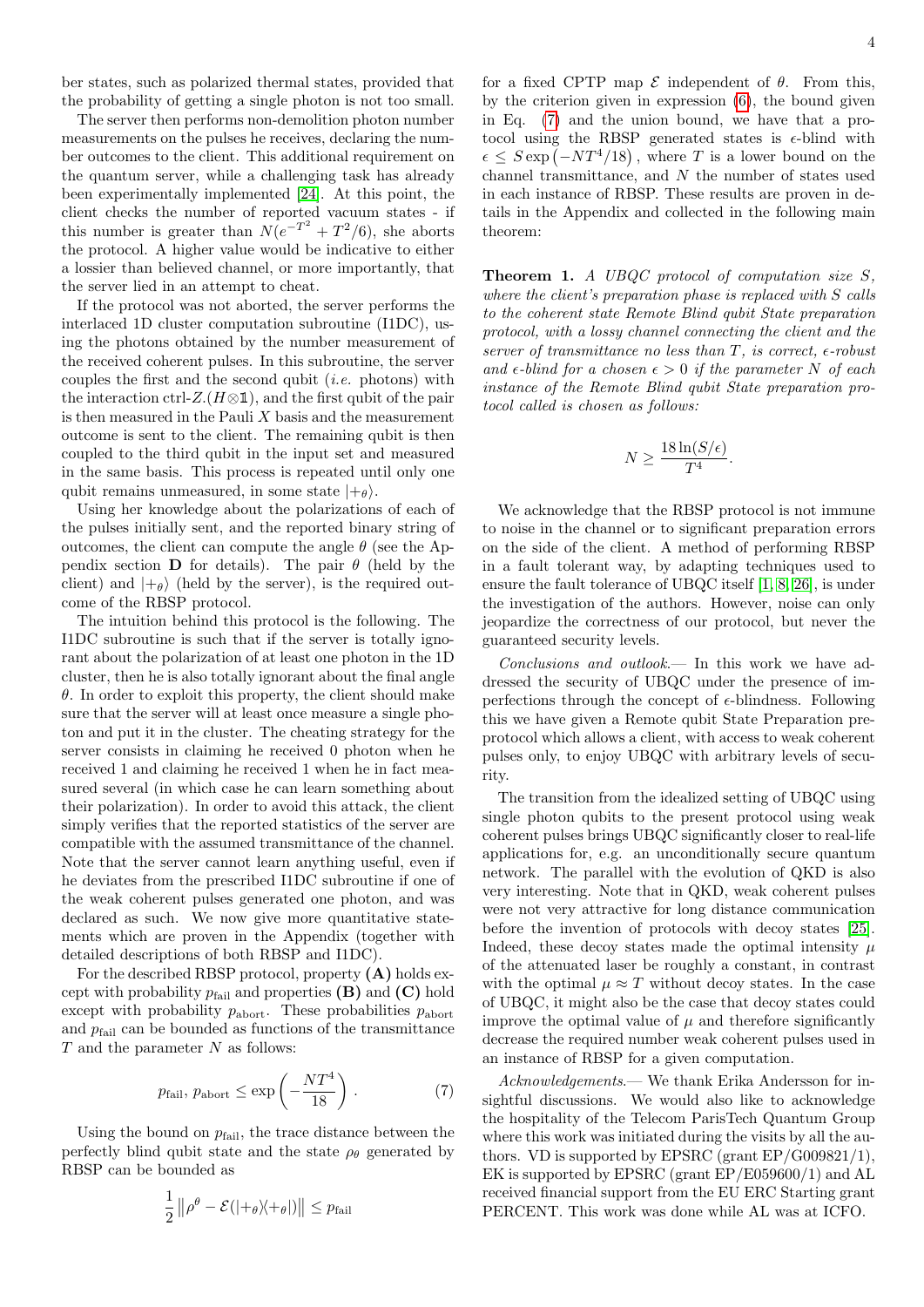# Appendix

# A Outline

In section B , we give a detailed description of the UBQC protocol, the definition of blindness and the statement of the main theorem guaranteeing blindness of UBQC from [\[1\]](#page-14-0). Section C gives the definitions of  $\epsilon$ -blindness in presence of prior knowledge about the computation and the derivation of the expression (6) from the main paper. This expression links the trace distance between ideal prepared qubits and imperfectly prepared states with the blindness parameter  $\epsilon$ of the encompassing UBQC which uses these imperfect states. In Section D , we give a detailed description of the I1DC subroutine, with the proof of its correctness, and in Section E , we present the details of the entire Remote Blind State Preparation (RBSP) protocol. We prove the security characteristics of RBSP claimed in the main paper. Finally, in the last section, we derive the characterization of the states generated be RBSP in terms of the criterion given by the expression (5) from the main paper, which is the crux of our main security theorem for UBQC with weak coherent pulses.

# B Universal Blind Quantum Computation

For the detailed overview of the UBQC protocol, we will assume the familiarity with the measurement-based quantum computing, for more details see [\[16](#page-14-13)?]. Suppose the client has in mind a unitary operator  $U$  that is implemented with a measurement pattern on a brickwork state  $\mathcal{G}_{n\times m}$  (Figure [1\)](#page-5-0) with measurements given as multiples of  $\pi/4$  in the  $(X, Y)$ plane with overall computation size  $S = n \times m$ . This pattern could have been designed either directly in MBQC or from a circuit construction. Each qubit  $|\psi_{x,y}\rangle \in \mathcal{G}_{n \times m}$  is indexed by a *column*  $x \in \{1, \ldots, n\}$  and a row  $y \in \{1, \ldots, m\}$ . Thus each qubit is assigned a measurement angle  $\phi_{x,y}$ , a set of X-dependencies  $D_{x,y} \subseteq [x-1] \times [m]$  and a set of Z-dependencies  $D'_{x,y} \subseteq [x-1] \times [m]$ . Here, we assume that the dependency sets  $X_{x,y}$  and  $Z_{x,y}$  are obtained via the flow construction [\[19\]](#page-14-15).

During the execution of the pattern, the actual measurement angle  $\phi'_{x,y}$  is computed from  $\phi_{x,y}$  and the previous measurement outcomes in the following way: let  $s_{x,y}^X = \bigoplus_{i \in D_{x,y}} s_i$  be the parity of all measurement outcomes for qubits in  $X_{x,y}$  and similarly,  $s_{x,y}^Z = \bigoplus_{i \in D'_{x,y}} s_i$  be the parity of all measurement outcomes for qubits in  $Z_{x,y}$ .

Then  $\phi'_{x,y} = (-1)^{s_{x,y}^X} \phi_{x,y} + s_{x,y}^Z \pi$ .

Protocol [1](#page-4-0) implements a blind quantum computation for U.

We assume that the client's input and output of the computation are built into  $U$ . In other words, the client wishes to compute the results of some fixed single qubit measurements in the  $(X, Y)$  plane of the state  $U(|+\rangle \dots |+\rangle)$ . Note however, that the protocol could be easily extended to deal with arbitrary classical or quantum input and output [\[1\]](#page-14-0).

## Protocol 1 Universal Blind Quantum Computation

- <span id="page-4-0"></span>1. Client's preparation For each column  $x = 1, \ldots, n$ , for each row  $y = 1, \ldots, m$ ,
	- 1.1 the client prepares the state  $|\psi_{x,y}\rangle \in \{ |+_{\theta_{x,y}}\rangle := \frac{1}{\sqrt{2}}(|0\rangle + e^{i\theta_{x,y}}|1\rangle) | \theta_{x,y} = 0, \pi/4, \ldots, 7\pi/4 \},$  where the defining angle  $\theta_{x,y}$  is chosen uniformly at random, and sends the qubits to the server.

## 2. Server's preparation

- 2.1 The server creates an entangled state from all received qubits, according to their indices, by applying CTRL-Z operators between the qubits in order to create a brickwork state  $\mathcal{G}_{n \times m}$ .
- 3. Interaction and measurement

For each column  $x = 1, \ldots, n$ For each row  $y = 1, \ldots, m$ 

- 3.1 The client computes  $\phi'_{x,y}$  where  $s_{0,y}^X = s_{0,y}^Z = 0$ .
- 3.2 The client chooses a binary digit  $r_{x,y} \in \{0,1\}$  uniformly at random, and computes  $\delta_{x,y} = \phi'_{x,y} + \theta_{x,y} + \pi r_{x,y}$ .
- 3.3 The client transmits  $\delta_{x,y}$  to the server, who performs a measurement in the basis  $\{|+_{\delta_{x,y}}\rangle, |-_{\delta_{x,y}}\rangle\}.$
- 3.4 The server transmits the result  $s_{x,y} \in \{0,1\}$  to the client.
- 3.5 If  $r_{x,y} = 1$ , the client flips  $s_{x,y}$ ; otherwise she does nothing.

In the main text and in this Appendix, for simplicity, we have used single indexing for all the involved parameters: the measurements angles  $\phi_i$ , the random variables  $r_i$  and  $\theta_i$ , the messages to the server  $\delta_i$  (characterising the measurement angles to be performed) and the server's messages to the client  $s_i$  (measurement outcomes). In particular, one has  $\delta_i = (-1)^{s_i^X} \phi_i + s_i^Z \pi + \theta_i + r_i \pi$ . It was shown in [\[1\]](#page-14-0) that this protocol is correct, *i.e.*, if both the client and the server follow the steps of the protocol then the classical outcome are the results of some fixed single qubit measurements of the state  $U(|+...+\rangle)$ . These classical outcome corresponds to the signals  $s_i$  generated by the measurements of the final layer of the brickwork state then bit flipped if the corresponding parameter  $r_i$  was 1 and left as they are if the corresponding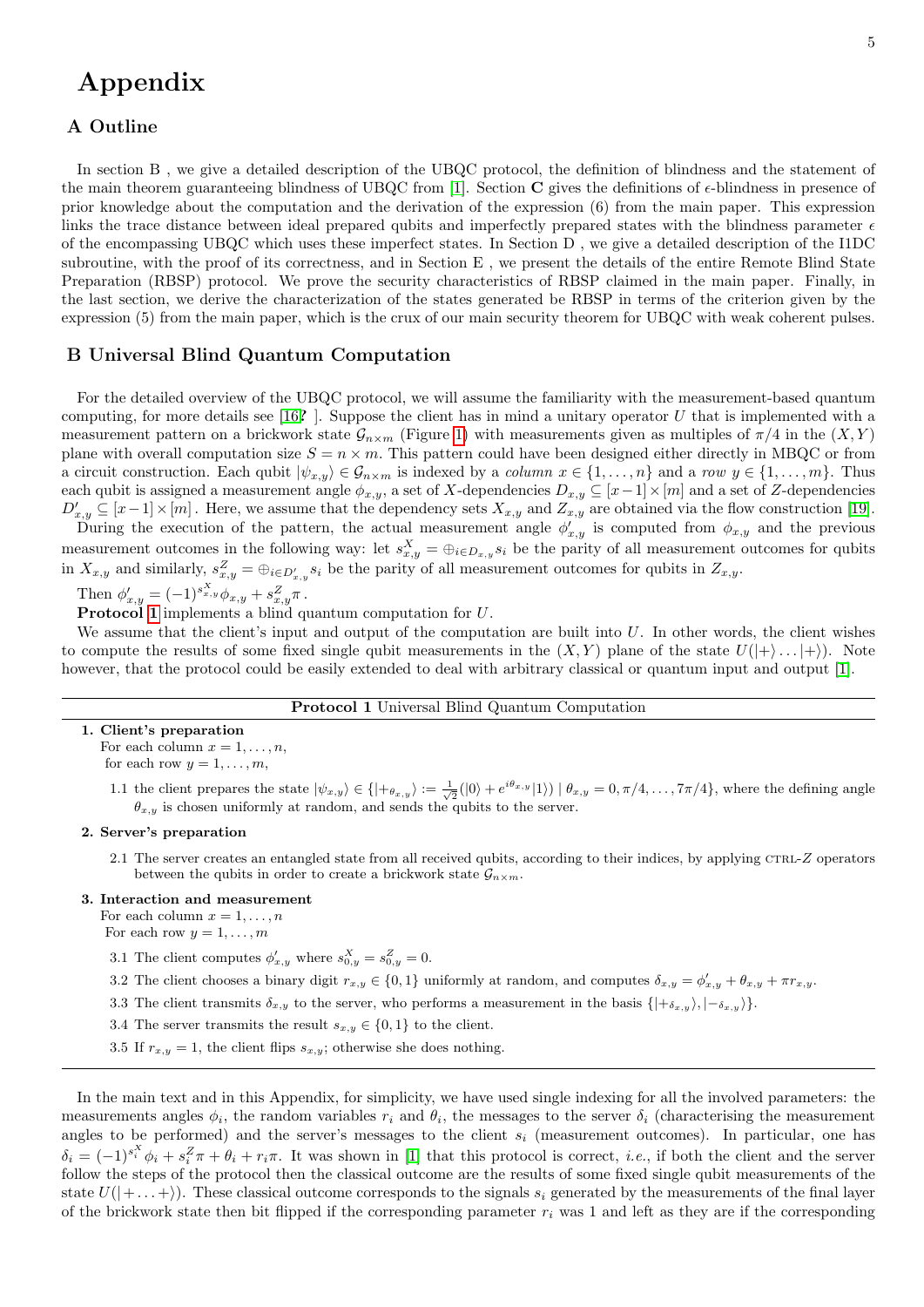

<span id="page-5-0"></span>FIG. 1: The brickwork state,  $\mathcal{G}_{n\times m}$ , a universal resource state for measurement-based quantum computing requiring only single qubit measurement in the  $(X, Y)$  plane [\[1\]](#page-14-0). Qubits  $|\psi_{x,y}\rangle$   $(x = 1, \ldots, n, y = 1, \ldots, m)$  are arranged according to layer x and row y, corresponding to the vertices in the above graph, and are originally in the  $|+\rangle = \frac{1}{\sqrt{2}} (|0\rangle + |1\rangle)$  state. Controlled-Z gates are then performed between qubits which are joined by an edge. The rule determining which qubits are joined by an edge is as follows: 1) Neighbouring qubits of the same row are joined; 2) For each column  $j = 3 \mod 8$  and each odd row i, the qubits at positions  $(i, j)$ and  $(i+1, j)$  and also on positions  $(i, j+2)$  and  $(i+1, j+2)$  are joined; 3) For each column  $j = 7 \mod 8$  and each even row i, the qubits at positions  $(i, j)$  and  $(i + 1, j)$  and also on positions  $(i, j + 2)$  and  $(i + 1, j + 2)$  are joined.

 $r_i$  was zero. Moreover, the server will not learn anything about the client's computation, *i.e.*, the protocol is *blind* with respect to the following definition:

**Definition 2.** We say a protocol P on input X is blind while leaking at most  $L(X)$ , where  $L(X)$  is any function of the input if:

- <span id="page-5-1"></span>1. The distribution of the classical information obtained by the server in  $P$  depends only on  $L(X)$ .
- 2. Given the distribution of classical information described in [1](#page-5-1) and  $L(X)$ , the state of the quantum system obtained by the server in P is fixed.

**Theorem 2.** [\[1\]](#page-14-0) **Protocol [1](#page-4-0)** is blind while leaking at most the dimensions of the brickwork state, i.e. an upper bound on the input size and the depth of the computation.

Equivalently, blindness implies that in Protocol [1](#page-4-0), from the server's point of view, the distribution of the computational angles,  $\phi_i$ , is uniform and the final classical output is one-time padded [\[29\]](#page-14-23), see [\[1\]](#page-14-0) for the proof. Moreover, in the setting where the server's prior knowledge exists, the server does not acquire any new knowledge about the angles  $\phi_i$ through the UBQC protocol.

## C Approximate blindness with prior knowledge

In UBQC, the unitary transformation U that the client wishes to perform is encoded with a vector of angles  $\vec{\phi}$  =  $(\phi_1, \ldots, \phi_s)$ . In general, it is reasonable to consider the scenario where the server may have prior information about the transformation  $U$  the client wishes to run. Since, in the framework of UBQC, the computation is encoded in the angles  $\phi_i$  the server's prior knowledge can be modelled by assigning a non-uniform *a priori* probability distribution  $p(\vec{\phi})$ . If the delegated computation protocol is blind, then the posterior distribution for the server should be equal to the prior one. This was established for the original UBQC protocol [\[1\]](#page-14-0).

While the UBQC protocol is inherently adaptive, one can show that the  $s_i$  values do not contribute towards the blindness purposes and only effect the correctness of the protocol. Recall that after the initial qubits have been sent from the client to the server (i.e. having fixed the 'pre-rotation' angles  $\theta_i$ ), the possible transcripts of the communication between the client and the server depend on two sequences of binary parameters: the declared measurement results  $s_i$ sent by the server, and the (random) choices of the parameters  $r_i$  chosen by the client. The classical information sent by the client is easily seen to depend on  $r_i + s_i \mod 2$  (see step 3.5 of UBQC protocol). Since the parameters  $r_i$  are chosen at random and unknown to the server, so are the values  $r_i + s_i \mod 2$ . Hence every reporting strategy chosen by the server will result in responses from the client which are independent from the choice of the servers reporting strategy. So we may fix the reporting strategy (and the measurement outcomes) without the loss of generality.

In what follows we define  $\epsilon$ -blindness for a UBQC with imperfect client preparation and prior knowledge. For the more special case where there is no prior knowledge, addressed in the main text, one need just set the probability distribution  $p(\vec{\phi})$  to be uniform. Blindness can be studied through the following joint ideal blind state, with a priori probability distribution  $p(\vec{\phi})$  and relative to the CPTP map  $\mathcal{E}$ , defined as

$$
\pi_{AB}^{\mathcal{E},p(\overrightarrow{\phi})} = \mathbb{1}_{\text{Client}} \otimes \mathcal{E}_{\text{Server}} \left( \frac{1}{2^S} \sum_{\overrightarrow{\phi},\overrightarrow{r}} p(\overrightarrow{\phi}) \bigotimes_{i \in [S]} \underbrace{|\phi_i\rangle\langle\phi_i| \otimes |r_i\rangle\langle r_i|}_{\text{Client}} \otimes \underbrace{(|+_{\theta_i}\rangle\langle+_{\theta_i}| \otimes |\delta_i\rangle\langle\delta_i|)}_{\text{Server}} \right).
$$

which corresponds to the entirety of information, pertinent to the blindness of a UBQC protocol run, the client and the server share in the post-selected setting where all the signals  $s_i$  are set to 0. This is, as we noted, done without the loss of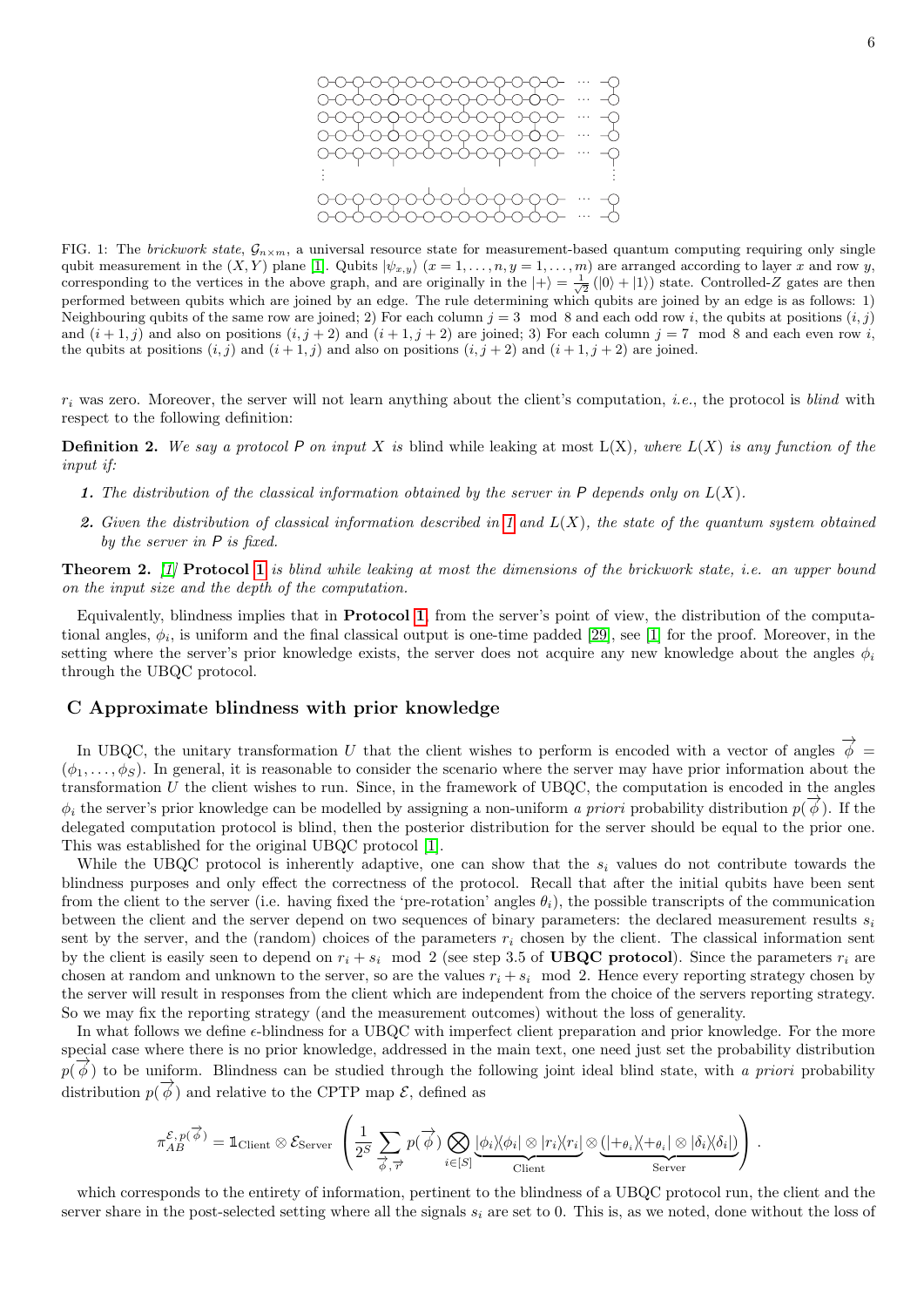generality. Additional information the client and the server have access to would include the classical descriptions of the angles  $\theta$ . However, these angles do not constitute the secret the client wishes to hide. The server may learn something about these angles, but what blindness requires is that this knowledge reveals nothing about the computational angles, or the hidden  $r$  parameters. The presented ideal state is suitable for addressing this question, by explicitly placing the client's secret in the client's register, and all information accessible to the server in the server's register.

Here, the map  $\mathcal E$  is introduced because the server might deviate from the original protocol by applying such a map, as we have done in the setting with no prior knowledge in our paper. However, because he cannot get any information about the client's secret by performing such an operation, the final state remains as blind as in the absence of this map. Correspondingly, we define the family  $\mathcal{F}^{p(\vec{\phi})}$  of ideal blind states with respect to prior knowledge  $p(\vec{\phi})$  as follows:

$$
\mathcal{F}^{p(\overrightarrow{\phi})} = \left\{ \pi_{AB}^{\mathcal{E}, p(\overrightarrow{\phi})} \mid \mathcal{E} \text{ is a CPTP map} \right\}.
$$

Any protocol characterized by a state in  $\mathcal{F}^{p(\vec{\phi})}$  is as secure as the ideal UBQC protocol with prior knowledge  $p(\vec{\phi})$ . Again, like in the setting with no prior knowledge, the correctness of the protocol can be guaranteed only if the map  $\mathcal{E}$  is the identity. In general, the state describing a given protocol does not correspond to an ideal state, but is given by the following expression:

$$
\pi_{AB}^{\rho^{\{\theta_i\}}i, p(\vec{\phi})} = \frac{1}{2^S} \sum_{\vec{\phi}, \vec{\tau}'} p(\vec{\phi}) \bigotimes_{i \in [S]} \underbrace{|\phi_i\rangle\langle\phi_i| \otimes |r_i\rangle\langle r_i|}_{\text{Client}} \otimes \underbrace{\rho^{\theta_i} \otimes |\delta_i\rangle\langle\delta_i|}_{\text{Server}}.
$$
\n(8)

**Definition 3.** A UBQC protocol with imperfect client preparation and prior knowledge  $p(\vec{\phi})$ , in which the client sends states of the form  $\rho^{\theta_i}$  instead of the perfect states  $|+_{\theta_i}\rangle$  in the preparation phase is called an  $\epsilon$ -blind UBQC protocol with imperfect states and prior knowledge  $p(\vec{\phi})$ , if the trace distance between the overall joint state given with the expression in [\(8\)](#page-3-0) and the family  $\mathcal{F}^{p(\vec{\phi})}$  of unconditionally blind joint states with prior knowledge is less than  $\epsilon$ .

<span id="page-6-0"></span>
$$
\min_{\pi_{AB}^{\mathcal{E},p(\overrightarrow{\phi})} \in \mathcal{F}^{p(\overrightarrow{\phi})}} \frac{1}{2} \| \pi_{AB}^{\rho^{(\theta_i)_i},p(\overrightarrow{\phi})} - \pi_{AB}^{\mathcal{E},p(\overrightarrow{\phi})} \| \leq \epsilon \,.
$$

The above criterion is equivalent to

$$
\min_{\mathcal{E}} \frac{1}{2} \|\pi_{AB}^{\rho^{\{\theta_i\}_i}, \ p(\overrightarrow{\phi})} - \pi_{AB}^{\mathcal{E}, p(\overrightarrow{\phi})} \| \le \epsilon
$$

where the map  $\mathcal E$  ranges over all CPTP maps.

This notion of approximate security makes a crucial use of the trace distance between the state obtained while running the actual protocol and an ideal state. This approach has been already used in the context of quantum cryptography and particularly for quantum key distribution, where the  $\epsilon$ -security of a protocol is defined analogously. The importance of the trace distance comes from the fact that it is closely linked to the maximal probability of distinguishing the actual protocol from the ideal one. Therefore, if this probability is arbitrary small, then the actual protocol is arbitrary secure.

Next we compute how an approximate preparation of the states  $|+_{\theta_i}\rangle$  affects the blindness of the overall protocol. We wish to bound the distance

$$
\min_{\mathcal{E}} \|\pi_{AB}^{\rho^{\{\theta_i\}_i},\ p(\vec{\phi})} - \pi_{AB}^{\mathcal{E},p(\vec{\phi})}\|
$$

where the minimization is over all possible CPTP maps  $\mathcal E$  acting on the system in the possession of the server. First, we can restrict ourselves to the maps  $\mathcal E$  which act individually and identically on the subsystems containing the qubits  $|+_{\theta_i}\rangle\!\langle+_{\theta_i}|$ 

$$
\min_{\mathcal{E}} \left\| \pi_{AB}^{\rho^{\{\theta_i\}_i}, \ p(\overrightarrow{\phi})} - \pi_{AB}^{\mathcal{E}, p(\overrightarrow{\phi})} \right\| \le \min_{\mathcal{E}, i.i.d.} \left\| \pi_{AB}^{\rho^{\theta_i}, \ p(\overrightarrow{\phi})} - \pi_{AB}^{\mathcal{E}, p(\overrightarrow{\phi})} \right\|.
$$

This clearly holds as the minimization of the right-hand side of the expression above is just the minimization restricted to the subset of the minimization space of the left-hand side of the expression. One has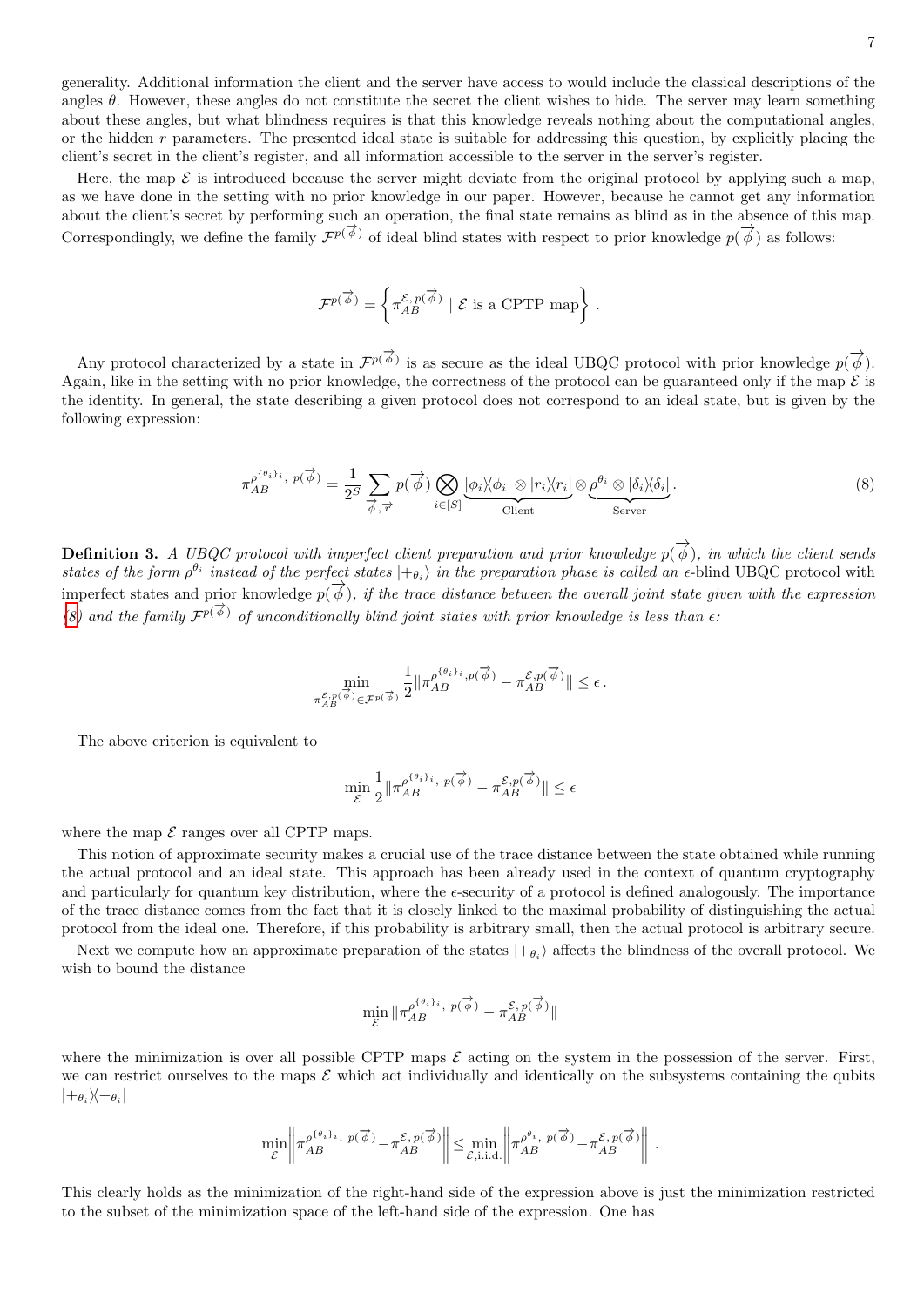$$
\left\| \pi_{AB}^{\rho^{(\theta_{i})},p(\overrightarrow{\phi})} - \pi_{AB}^{\mathcal{E},p(\overrightarrow{\phi})} \right\| = \frac{1}{2^{S}} \left\| \sum_{\overrightarrow{\phi},\overrightarrow{r}} p(\overrightarrow{\phi}) \left( \bigotimes_{i \in [S]} |\phi_{i} \rangle \langle \phi_{i} || r_{i} \rangle \langle r_{i} | \rho^{\theta_{i}} |\delta_{i} \rangle \langle \delta_{i} | - \bigotimes_{i \in [S]} |\phi_{i} \rangle \langle \phi_{i} || r_{i} \rangle \langle r_{i} | \mathcal{E} (| + \phi_{i} \rangle \langle + \phi_{i} |) |\delta_{i} \rangle \langle \delta_{i} | \right) \right\|
$$
  
\n
$$
\leq \frac{1}{2^{S}} \sum_{\overrightarrow{\phi},\overrightarrow{r}} p(\overrightarrow{\phi}) \left\| \bigotimes_{i \in [S]} |\phi_{i} \rangle \langle \phi_{i} || r_{i} \rangle \langle r_{i} | \rho^{\theta_{i}} |\delta_{i} \rangle \langle \delta_{i} | - \bigotimes_{i \in [S]} |\phi_{i} \rangle \langle \phi_{i} || r_{i} \rangle \langle r_{i} | \mathcal{E} (| + \phi_{i} \rangle \langle + \phi_{i} |) |\delta_{i} \rangle \langle \delta_{i} | \right\|
$$
  
\n
$$
\leq \frac{1}{2^{S}} \sum_{\overrightarrow{\phi},\overrightarrow{r}} p(\overrightarrow{\phi}) \left\| \bigotimes_{i \in [S]} \rho^{\theta_{i}} - \bigotimes_{i \in [S]} \mathcal{E} (| + \phi_{i} \rangle \langle + \phi_{i} |) \right\|
$$
  
\n
$$
\leq \frac{1}{2^{S}} \sum_{\overrightarrow{\phi},\overrightarrow{r}} p(\overrightarrow{\phi}) \sum_{i \in [S]} || \rho^{\theta_{i}} - \mathcal{E} (| + \phi_{i} \rangle \langle + \phi_{i} |) ||.
$$
 (9)

Although the variables  $\theta_i$  are drawn uniformly at random initially, their distribution, given  $\delta_i$  and some prior knowledge about the angles  $\phi_i$  is not uniform. While the expression [\(9\)](#page-6-0) could be refined further, this general derivation becomes rather cumbersome, and is omitted here. Now we can characterize the quality of the qubit preparation by the parameter  $\epsilon_{\text{prep}}$  defined as:

$$
\epsilon_{\text{prep}} = \max_{\theta} \frac{1}{2} ||\rho^{\theta} - \mathcal{E}(|+\theta\rangle\langle+\theta|)||.
$$

We then obtain:

$$
\left\| \pi_{AB}^{\rho^{\{\theta_i\}}i, p(\overrightarrow{\phi})} - \pi_{AB}^{\mathcal{E}, p(\overrightarrow{\phi})} \right\| \leq \frac{1}{2^S} \sum_{\overrightarrow{\phi}, \overrightarrow{r}} p(\overrightarrow{\phi}) \sum_{i \in [S]} \left\| \rho^{\theta_i} - \mathcal{E}(|+\theta_i \rangle + \theta_i|) \right\|
$$
  

$$
\leq \frac{1}{2^{S+1}} \sum_{\overrightarrow{\phi}, \overrightarrow{r}} p(\overrightarrow{\phi}) S \epsilon_{\text{prep}} = 2S \epsilon_{\text{prep}}.
$$

Hence, in such a scenario, the obtained UBQC protocol is  $\epsilon$ -blind if:

<span id="page-7-3"></span>
$$
S\epsilon_{\text{prep}} \leq \epsilon. \tag{10}
$$

This proves the bound given in Eq. (6) in the main text.

## D Interlaced 1D cluster computation

<span id="page-7-0"></span>The Interlaced 1D cluster computation protocol, used as a subroutine in RBSP, is described in Protocol [2](#page-7-0).

#### Protocol 2 Interlaced 1-D Cluster computation (I1DC)

- Input: A sequence of k states  $(|+_{\sigma_l}\rangle)_{l=1}^k$  for  $\sigma_l \in_R {\{\frac{j\pi}{4}\}}_{j=0}^7$ .
- Output: A binary string of measurement outcomes  $s = (s_1, \ldots, s_k)$  and the state  $|+\theta\rangle$ , where

<span id="page-7-1"></span>
$$
\theta = \sum_{l=1}^{k} (-1)^{t_l} \sigma_l \,, \tag{11}
$$

where the binary components  $t_i$  are given as follows:

<span id="page-7-2"></span>
$$
t_i = \begin{cases} \sum_{j=i}^{k-1} s_i \mod 2, & \text{for} \quad i < k \\ 0 & \text{for} \quad i = k \end{cases} \tag{12}
$$

## • Computation steps:

- 1. For  $i = 1$  to  $(k 1)$ 
	- 1.1 Apply the unitary ctrl-Z( $H \otimes \mathbb{1}$ ) to qubits i and  $i + 1$ .
	- 1.2 Measure qubit i in the Pauli-X basis, obtaining the outcome  $s_i$ .
- 2. Return the string  $s = (s_1, \ldots, s_k)$  and the remaining non-measured qubit in the state  $|+\theta\rangle$ .

In the RBSP protocol, an honest server will follow the presented I1DC subroutine exactly. He will have sent the measurement outcomes  $s = (s_1, \ldots, s_k)$  to the client who will then compute the angle  $\theta$  using the formulas [11](#page-7-1) and [12](#page-7-2). For the correctness of the encompassing RBSP protocol, we need to show that the angle the client computes is the same as the angle parametrizing the state kept by the server. This constitutes the correctness of the I1DC protocol, and we give it with the following lemma: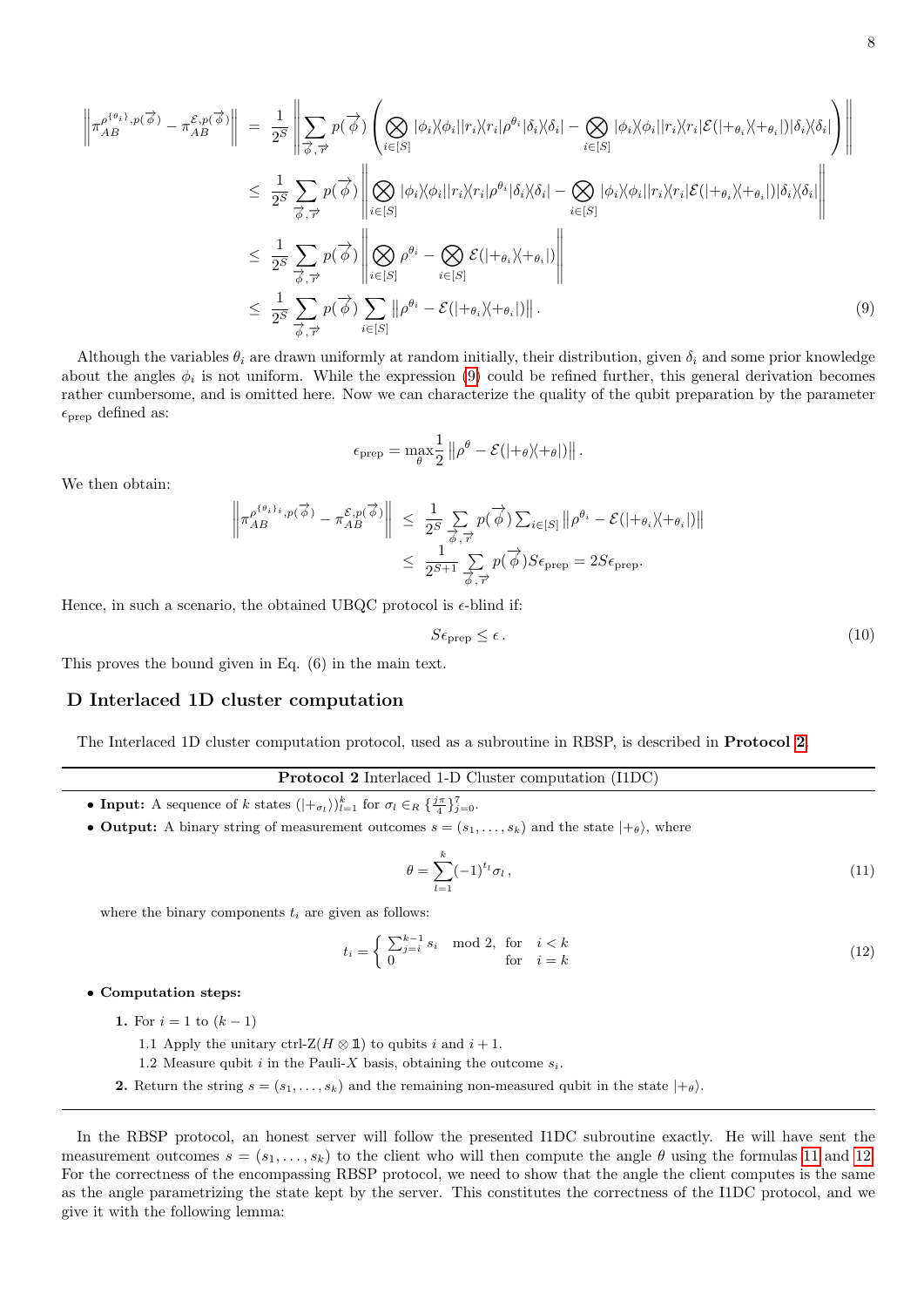<span id="page-8-0"></span>Proof. We will prove by induction that the state of the output qubit in the interlaced 1-D computation protocol performed on the input of k qubits in the states  $\{|+_{\sigma_l}\rangle\}_{l=1}^k$ , given the sequence of measurement outcomes  $(s_1, \ldots, s_{k-1})$  is the state  $|+\theta\rangle$ , where

$$
\theta = \sum_{l=1}^{k} (-1)^{t_l} \sigma_l \tag{13}
$$

where the binary parameters  $(t_1, \ldots, t_k)$  are computed as follows:

$$
t_i = \begin{cases} \sum_{j=i}^{k-1} s_i \mod 2, & \text{for} \quad i < k, \\ 0 & \text{for} \quad i = k. \end{cases} \tag{14}
$$

For the basis of the induction we verify that the claim holds for the first non-trivial case,  $k = 2$ . Consider the state

$$
\operatorname{ctrl} \cdot \operatorname{Z}(H \otimes \mathbb{1}) |+_{\sigma_1} \rangle \otimes |+_{\sigma_2} \rangle
$$

It is easy to check that the state of the second subsystem, after the measurement of the Pauli-X observable on the first subsystem of the state is the state  $|+_{\sigma_2+(-1)^{s_1}\sigma_1}\rangle$ , where  $s_1=0$  corresponds to the measurement outcome associated to the post-measurement state  $|+\rangle$  and  $s_1 = 1$  to the outcome associated to the post-measurement state  $|-\rangle$ . Then, according to Equation [\(12\)](#page-7-2),  $t_1 = s_1$  and  $t_2 = 0$ , and then Equation [\(11\)](#page-7-1) gives

$$
\theta = (-1)^{t_1} \sigma_1 + (-1)^{t_2} \sigma_2 = (-1)^{s_1} \sigma_1 + \sigma_2,
$$

which is the angle corresponding to the resulting state for the case  $k = 2$ .

Assume then the step of the induction, *i.e.* that the claim holds for the input size  $k = n$ , and let us then show that it then also holds for  $k = n + 1$ . Consider the case where the computational steps of the I1DC protocol have been run to the  $n<sup>th</sup>$  step, i.e. to finish off the protocol, the output qubit of the first n steps of the computation needs to be entangled to the  $(n+1)^{st}$  qubit using the prescribed interaction and measured in the Pauli X eigenbasis. Let  $(s_1, \ldots, s_{n-1})$  be the measurement outcomes of the first  $n - 1$  measurements. Then by the step of the induction the state of the output qubit of the first *n* steps is  $|+\theta\rangle$  where

$$
\theta' = \sum_{l=1}^n (-1)^{t'_l} \sigma_l
$$

and

$$
t_i' = \begin{cases} \sum_{j=i}^{n-1} s_i \mod 2, & \text{for} \quad i < n, \\ 0 & \text{for} \quad i = n. \end{cases}
$$

If the entangling interaction is then applied on this resulting qubit  $|+\theta\rangle$  and the remaining qubit  $|+\sigma_{n+1}\rangle$ , and the first qubit is then measured in the Pauli X eigenbasis, by the basis of the induction, the resulting state is  $|+\theta\rangle$  where:

$$
\theta = (-1)^{s_n} \theta' + \sigma_{n+1}.
$$

This in turn can be expanded as

$$
\theta = (-1)^{s_n} \theta' + \sigma_{n+1}
$$
  
\n
$$
= (-1)^{s_n} \sum_{l=1}^n (-1)^{t'_l} \sigma_l + \sigma_{n+1}
$$
  
\n
$$
= (-1)^{s_n} \sum_{l=1}^n (-1)^{(\sum_{j=i}^{n-1} s_i \mod 2)} \sigma_l + \sigma_{n+1}
$$
  
\n
$$
= \sum_{l=1}^n (-1)^{(\sum_{j=i}^n s_i \mod 2)} \sigma_l + \sigma_{n+1}
$$
  
\n
$$
= \sum_{l=1}^{n+1} (-1)^{t_l} \sigma_l
$$

for

$$
t_i = \begin{cases} \sum_{j=i}^{n-1} s_i \mod 2, & \text{for} \quad i < n+1, \\ 0 & \text{for} \quad i = n+1. \end{cases}
$$

Hence, the I1DC protocol is correct.  $\square$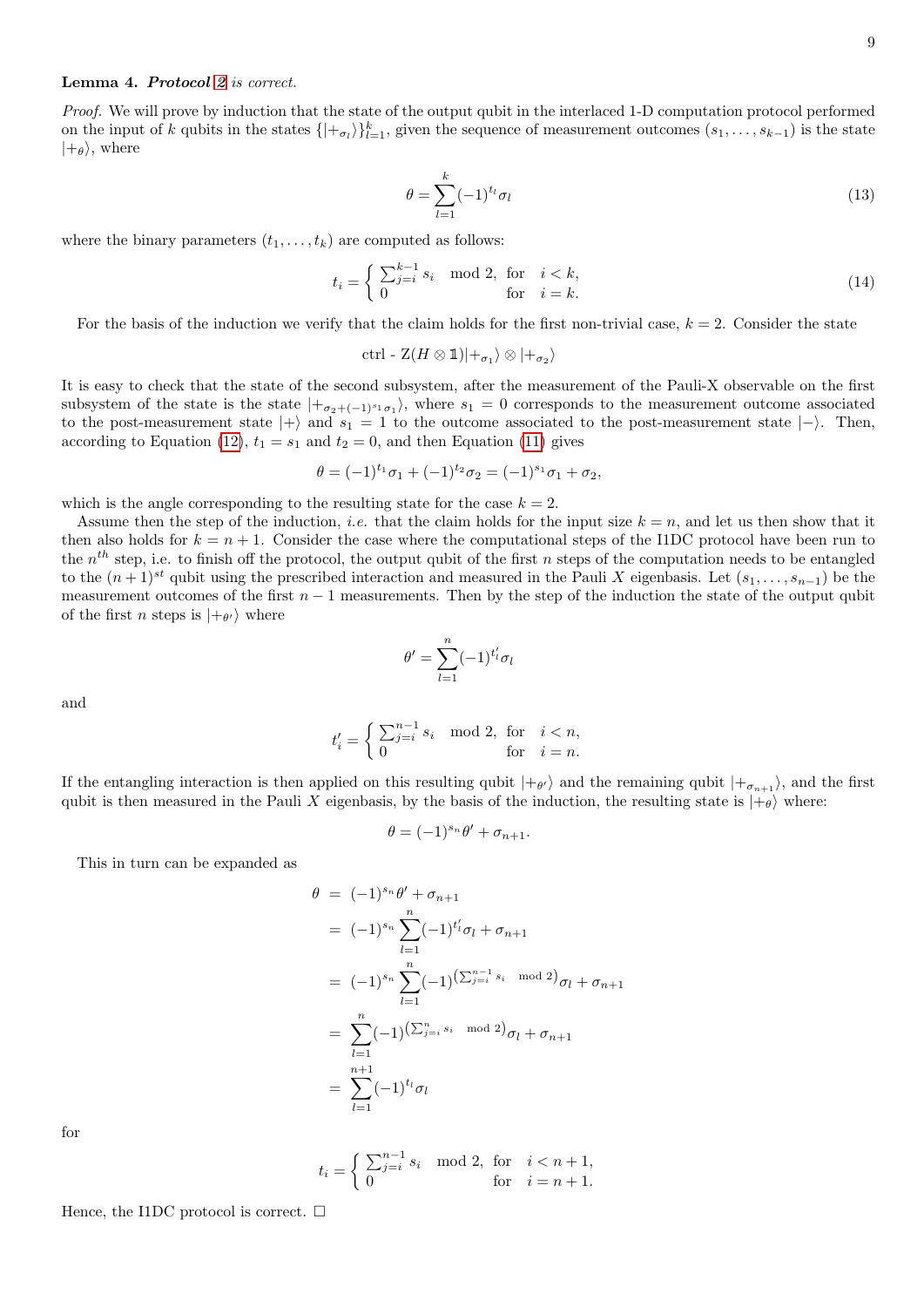#### <span id="page-9-0"></span>1. Client's preparation

1.1 The client generates N weak coherent pulses with mean photon number  $\mu = T$  and a randomized phase and a polarisation  $\sigma_l$  (for  $l = 1, ..., N$ ). These states are described by

$$
\rho^{\sigma_l} = e^{-\mu} \sum_{k=0}^{\infty} \frac{\mu^k}{k!} |k\rangle\langle k|_{\sigma_l}.
$$
\n(15)

The polarisation angles  $\sigma_l$  are chosen uniformly at random in  $\{k\pi/4: 0 \leq k \leq 7\}$ . The client stores the sequence  $(\sigma_1, \ldots, \sigma_N)$ .

1.2 The client sends the states  $\{\rho^{\sigma_l}\}_l$  to the server.

## 2. Server's preparation

- 2.1 For each state he receives, the server performs a non-demolition measurement of the photon number, obtaining a sequence of N classical values and N post-measurement states. If the measured photon number was greater than zero, the server keeps one photon, discarding the rest.
- 2.2 The server reports the string  $(n_1, \ldots, n_N)$  to the client.

#### 3. Client-server interaction

- 3.1 The client verifies that the reported number of vacuum states is not too large with respect to the tolerated value of the transmittance  $T$  of the quantum channel between the client and the server. More precisely, if this number is larger than  $N(e^{-T^2} + T^2/6)$ , then the client aborts the protocol. Otherwise the protocol continues.
- 3.2 The server discards the systems for which he measured zero photon. Each subsystem with  $n_l > 0$  photons measured, parametrized by the polarisation  $\sigma$ , is interpreted as a system of  $n_l$  qubits in the state  $|+_{\sigma_l}\rangle$ . Only one qubit copy per received state is kept, and the total remaining number of qubits is M.
- 3.3 Using the qubits from the step above and respecting the sending order, the server performs the I1DC computation (see **Protocol [2](#page-7-0)**), obtaining the sequence  $t = (t_1, \ldots, t_M)$  and keeping the resulting state  $|+\theta\rangle$ .
- 3.4 The server reports the string  $t$  to the client.
- 3.5 Using her knowledge about the angles  $\sigma_l$  of the qubits used in the I1DC procedure by the server, and the received outcome string t, the client computes θ with formula [\(11\)](#page-7-1).

## E Remote Blind qubit State Preparation

The Remote Blind qubit State Preparation protocol (RBSP) is described by Protocol [3](#page-9-0). In order to prover the security characteristics of RBSP, we prove the following properties which together with the properties of the original UBQC protocol in [\[1\]](#page-14-0) prove the claims in the main text:

- (A) Upon the completion of the RBSP protocol the state in the server's possession is  $\mathcal{E}(|+\theta\rangle+\theta|)$  for some CPTP map  $\mathcal E$  (independent of  $\theta$ ) and the client alone knows the angle  $\theta$ , except with probability  $p_{\text{fail}}$ ;
- **(B)** The protocol is never aborted in the honest server scenario, except with probability  $p_{\text{abort}}$ ;
- (C) In the honest server scenario, the map  $\mathcal E$  is the identity if the client did not abort and the protocol is correct.

The correctness of the protocol in property (C) above means that upon the successful completion of the RBSP protocol, the server has the state  $|+\theta\rangle+\theta|$  where  $\theta$  is the angle the client has computed.

We claim that he probabilities  $p_{fail}$  and  $p_{abort}$  are bounded above in terms of the protocol parameter N, and relative to the transmittance lower bound  $T$  as follows:

$$
p_{\text{fail}}, p_{\text{abort}} \le \exp\left(-\frac{NT^4}{18}\right).
$$

*Proof.* We begin by proving Claim  $(C)$ , which is a consequence of the correctness of the interlaced 1-D computation protocol, Lemma [4.](#page-8-0) For Claim (C) to hold, first it needs to be shown that, if the protocol was not aborted, and the server is honest, then the server's system is in the state  $|+\theta\rangle$  for some  $\theta$  known only to the client. In the case where the server is honest, prior to the call to the interlaced 1D cluster computation subroutine, the server's system is in the state

$$
\bigotimes_{l=1}^k|+_{\sigma_k}\rangle
$$

where the angles  $\sigma_k$  are known to the client. Then the server will perform the interlaced 1D cluster computation using this system as the input, reporting the bit string  $(t_1, \ldots, t_k)$ , which is related to the measurement outcomes, as explained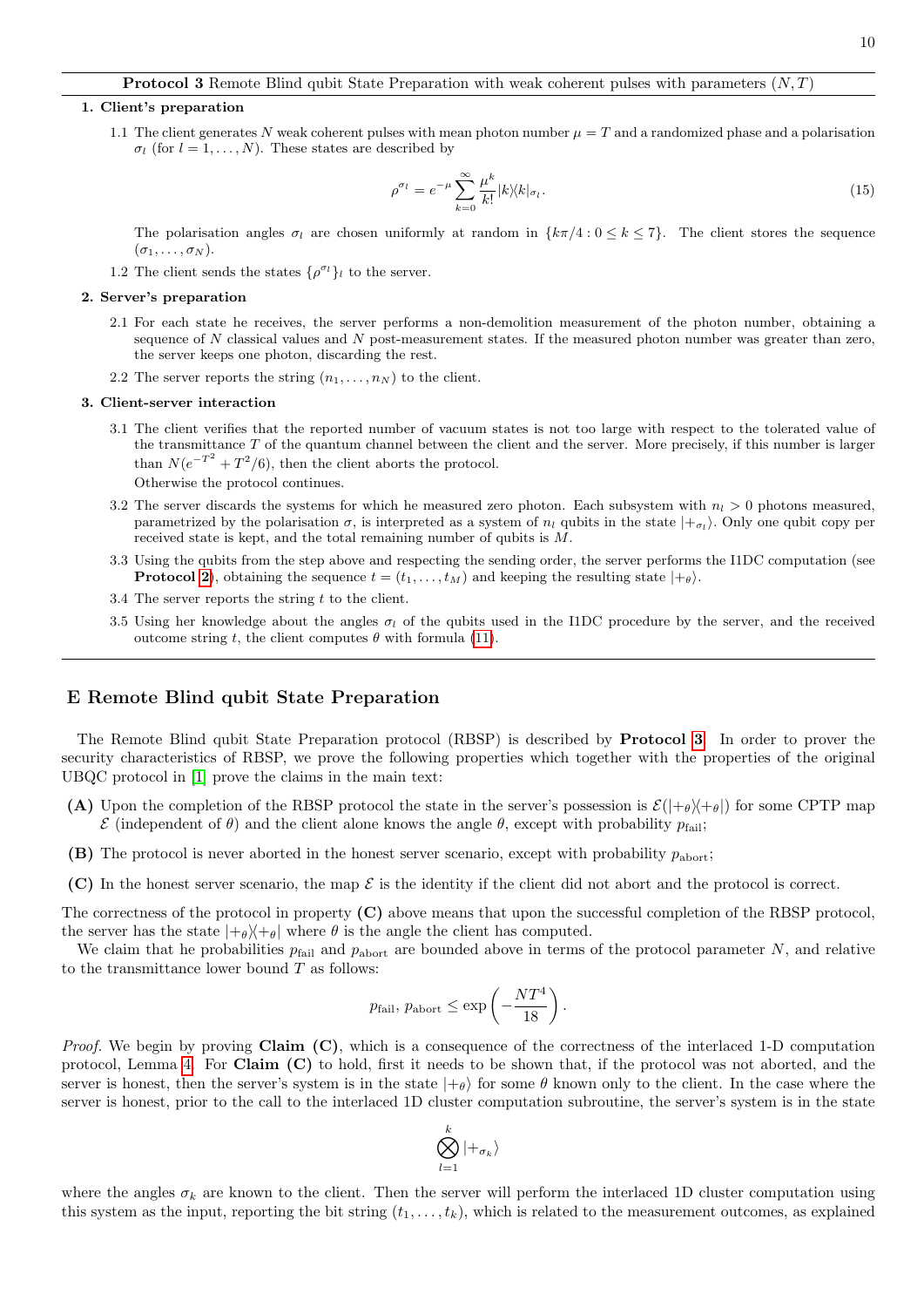in Protocol [2](#page-7-0). The client will then compute the angle  $\theta$  using the formula [\(11\)](#page-7-1). Hence, by Lemma [4](#page-8-0) this angle is precisely the angle defining the state  $|+\theta\rangle$  in the server's subsystem. What remains to be seen is that the angle of this resulting state is chosen uniformly at random. Recall that the angle  $\theta$  is given with  $\theta = \sum_{k=1}^{k}$  $\sum_{l=1}^{k} (-1)^{t_l} \sigma_l = \sum_{l=1}^{k-1}$  $\sum_{l=1}^{\infty} (-1)^{t_l} \sigma_l + \sigma_k,$ and since the angles  $\sigma_k$  are polarisation angles and they are assumed to be chosen uniformly at random, the angle  $\theta$  is also distributed uniformly at random. This proves that the client alone knows the value of  $\theta$ .

To prove Claim  $(B)$ , we will need to bound the abort probability when the server is honest. Finally, for Claim  $(A)$ , we will need to show that if the protocol is not aborted then the state in the server's possession is  $\mathcal{E}(|+\theta\rangle+\theta|)$  for some CPTP map  $\mathcal{E}$ , where  $\theta$  is the angle the client will compute based on the servers feedback, except with probability  $p_{\text{fail}}$ .

We address these two required properties throughout the rest of this section. In Lemma [5,](#page-11-0) which we present later, we show that if during the run-time of the protocol the server measures a single photon in one of the states (coherent pulses) sent by the client and declares it as such, then if the client does not abort the protocol, the resulting state with the server is  $\mathcal{E}(|+\theta\rangle + \theta|)$  for a CPTP map  $\mathcal{E}$ , where  $\theta$  is the angle the client will compute based on the servers feedback. Hence, the probability of this not happening, is the failure probability,  $p_{\text{fail}}$ .

Here, we note  $p_k = e^{-\mu} \frac{\mu^k}{k!}$  $\frac{\mu^{2}}{k!}$  the probability of receiving k photons if the channel is perfect (unit transmittance), and  $p_k^T = e^{-T\mu} \frac{(T\mu)^k}{k!}$  $\frac{\mu}{k!}$  the probability of receiving k photons if the quantum channel between the client and the server is a lossy channel of transmittance  $T$ . In fact, since the events with 2 or more photons are not distinguished by our protocol, we note  $p_{\geq 2}$  (resp.  $p_{\geq 2}^T$ ) the probability of obtaining 2 or more photons for a perfect channel (resp. a channel with transmittance T).

In what follows, we derive the bounds for both  $p_{fail}$  (blindness) and  $p_{abort}$  (robustness). For each state that the server receives, he is supposed to perform a non demolition measurement of the photon number and to announce this number to the client. Here, we are only interested in three types of events:

- "event 0" when the server measures 0 photon. This event has probability  $p_0^T$  in the case of an honest server since the transmission channel is characterized by a transmittance  $T$ .
- "event 1", when the server measures exactly 1 photon. The whole point of the protocol is to make sure that at least once, this event occurs and the server has to announce that he received one photon. If this is the case, by Lemma [5](#page-11-0) we are guaranteed the server has the desired state  $\mathcal{E}(|+\theta\rangle+\theta|)$  for a CPTP map  $\mathcal{E}$ .
- "event 2", when the server measures at least 2 photons. In the case of a malicious server, one has to suppose that the probability of such an event is  $p_{\geq 2}$  (instead of  $p_{\geq 2}^T$ ), meaning that we assume that the server has the ability to replace the imperfect quantum channel by a lossless one.

As we will explain below, without loss of generality we may assume that the server always performs the number measurement. Then, if the server is malicious, his only strategy consists in declaring he received 0 photon when he detected 0, declaring he received 0 photon when he detected 1, and declaring either 1 or more when he detected at least 2 photons. Any other strategy will either mean that the server will admit to having measured one photon in which case, by Lemma [5](#page-11-0) the protocol will end in a satisfactory state. Alternatively, the server has to report that he measured 1 photon when he in fact measured none. In this case in the setting where the client did not abort, the angle the client computes will be uncorrelated to the state generated by the server. However, this corresponds to a state of the form  $\mathcal{E}(|+\theta\rangle+\theta|)$ for a CPTP map  $\mathcal E$  where the map  $\mathcal E$  is the contraction to the state in the server's possession, independent of the client's calculated angle  $\theta$ . We will prove this formally in Lemma [6](#page-13-0) presented later.

Let us denote with N the total number of states sent by the client,  $M_0, M_1$  and  $M_2$  the number of states for which the server measured respectively 0, 1 or at least 2 photons. Also define  $N_0, N_1$  and  $N_2$  to be the respective numbers of states for which the server reported having measured 0, 1 or at least 2 photons. Note that the numbers  $M_0, M_1$  and  $M_2$ are well-defined since the server does not gain anything by not measuring the photon number for each state he receives. This is because the measurement operators commute with the state sent by the client, which are diagonal in the Fock basis. We can therefore assume that he performs this non-demolition measurement.

These various quantities are related through the normalization constraint

$$
M_0 + M_1 + M_2 = N_0 + N_1 + N_2 = N.
$$

For an honest server, one has  $N_0 = M_0$ ,  $N_1 = M_1$ ,  $N_2 = M_2$ . A malicious server will however choose a strategy such that  $N_0 = M_0 + M_1$ . Consider the probability that the protocol aborts when the server is honest. Hoeffding's bound [? ] immediately gives an upper bound for  $p_{\text{abort}}$ , for any  $\Delta > 0$  we have

$$
p_{\text{abort}} = \Pr\left[\frac{M_0}{N} - p_0^T \ge \Delta\right]
$$
  

$$
\le \exp(-2\Delta^2 N).
$$
 (16)

The only way the protocol fails is that the malicious server applies the strategy described above, (that is, to pretend he did not receive anything unless he actually received at least two photons) while not being detected. Let us consider a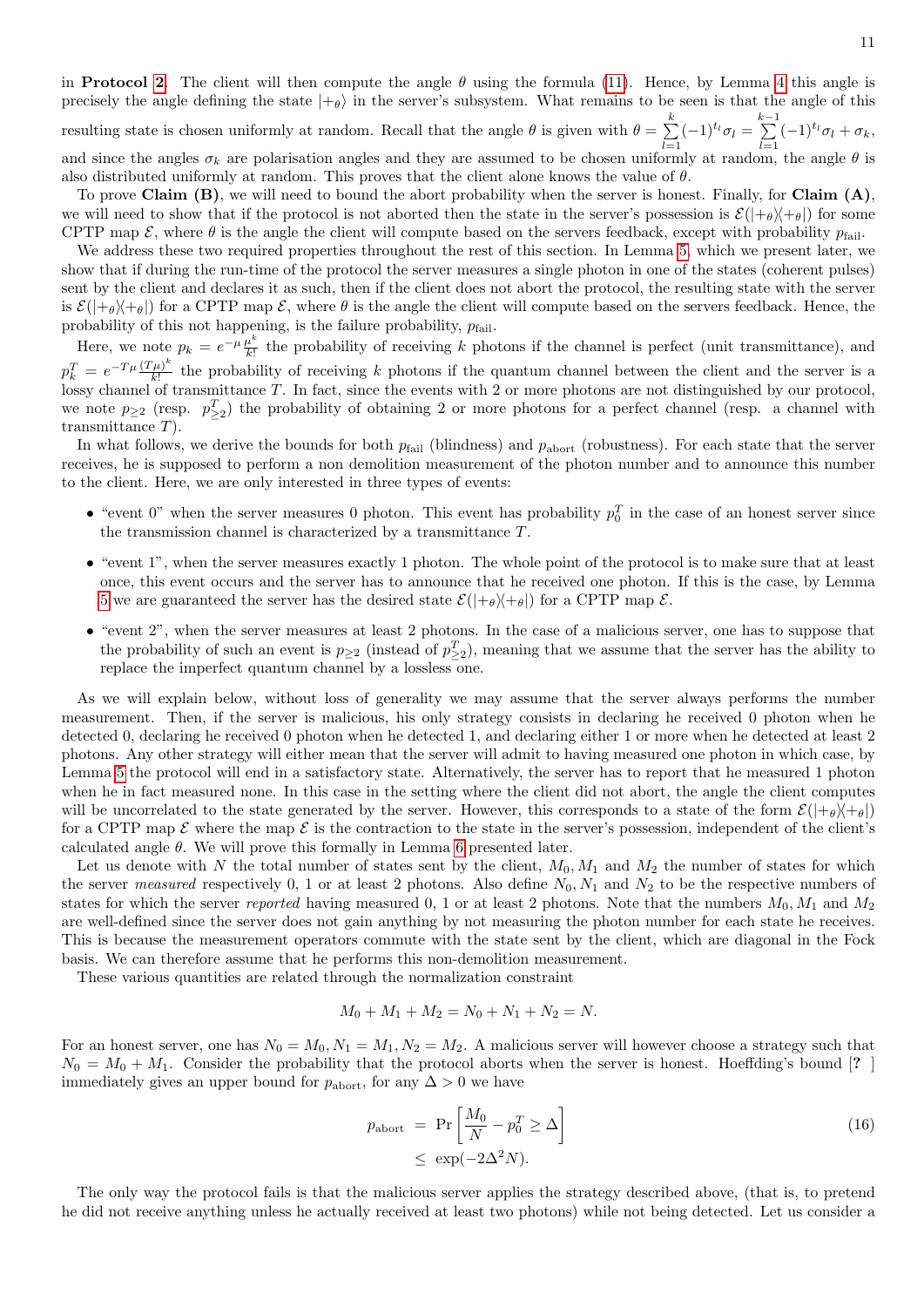tolerance  $\Delta$  which will be optimized later. One has:

$$
p_{\text{fail}} = \Pr\left[\frac{N_0}{N} - p_0^T \le \Delta\right]
$$
  
\n
$$
\le \Pr\left[\frac{M_0 + M_1}{N} - p_0^T \le \Delta\right]
$$
  
\n
$$
\le \Pr\left[1 - \frac{M_2}{N} - p_0^T \le \Delta\right]
$$
  
\n
$$
\le \Pr\left[\frac{M_2}{N} - p_2 \ge 1 - p_0^T - p_{\ge 2} - \Delta\right]
$$
  
\n
$$
\le \exp(-2\tilde{\Delta}^2 N), \tag{17}
$$

with

<span id="page-11-1"></span>
$$
\tilde{\Delta} := 1 - p_0^T - p_{\geq 2} - \Delta.
$$

In order to get a non-trivial bound for  $p_{fail}$ , the parameter  $\Delta$  should be positive and bounded away from 0. One has

$$
\tilde{\Delta} + \Delta = 1 - e^{-T\mu} - (1 - (1 + \mu)e^{-\mu})
$$

$$
= e^{-\mu} \left( 1 + \mu - e^{(1-T)\mu} \right).
$$

If we fix  $\mu = T$ , we obtain

$$
\tilde{\Delta} + \Delta = e^{-T} \left( 1 + T - e^{T(1-T)} \right) \ge \frac{T^2}{3}.
$$

Hence, choosing  $\Delta = \tilde{\Delta} \geq T^2/6$ , one gets

$$
p_{\text{fail}},\,p_{\text{abort}}\leq \exp\left(-\frac{NT^4}{18}\right)\,.
$$

 $\Box$ 

While the probabilities  $p_{fail}$  and  $p_{abort}$  can in principle be made arbitrary small for any (positive) value of the transmittance, one notes that the required number of weak coherent pulses scales like  $\log(1/\epsilon)/T^4$  for small T, making the scheme less efficient. In general, this subroutine will be used  $S$  times during the complete UBQC protocol. The probabilities that blindness or robustness is jeopardized during this whole process can be bounded easily with the union bound and they are simply increased by a factor S. This means that the correct scaling for the parameter N should be  $(\log(S/\epsilon))/T^4$ .

In the above, we considered one specific implementation of the remote blind qubit state preparation protocol using weak coherent pulses. This choice was made because weak coherent pulses are arguably the simplest quantum states to prepare in a laboratory. However, the protocol could be easily generalised to any source of light that emits a mixture of Fock states. In particular, the protocol would work equally well with a thermal source of light. The only characteristics which are required are that the probability of emitting exactly one photon is strictly positive, and that the client is able to calibrate her source well enough. In other words, reasonable bounds on the probability of emitting a given number of photons should be available.

Next, we present the lemmas we need to complete the proof above.

<span id="page-11-0"></span>Lemma 5. If the server measured a weak coherent pulse sent by the client to contain one photon, declared it as such honestly to the client, and the client did not abort in the presented remote blind qubit state preparation protocol, then the state in the possession of the server after the termination of the protocol is  $\mathcal{E}(|+\theta\rangle+\theta|)$  for a CPTP map  $\mathcal E$  where  $\theta$  is the angle computed by the client.

Proof. We begin the proof by describing the system of the client and the server after the server has reported the binary string  $\{t_i\}_i$  to the client, which he has to do to prevent the client from aborting. The client has the following:

- A sequence of angles  $\{\sigma_k\}_{k=1}^M$  which the client has encoded in the polarization of the initially sent coherent pulses, corresponding to those pulses for which the server has announced a non-zero declared photon number. In this sequence the angles come in multiples, with individual indexes, the multiplicity corresponding to the announced number of photons declared. The total number of photons declared is then M.
- A sequence of binary digits  $\{t_k\}_k$  reported by the server, where the last digit  $t_M$  is zero.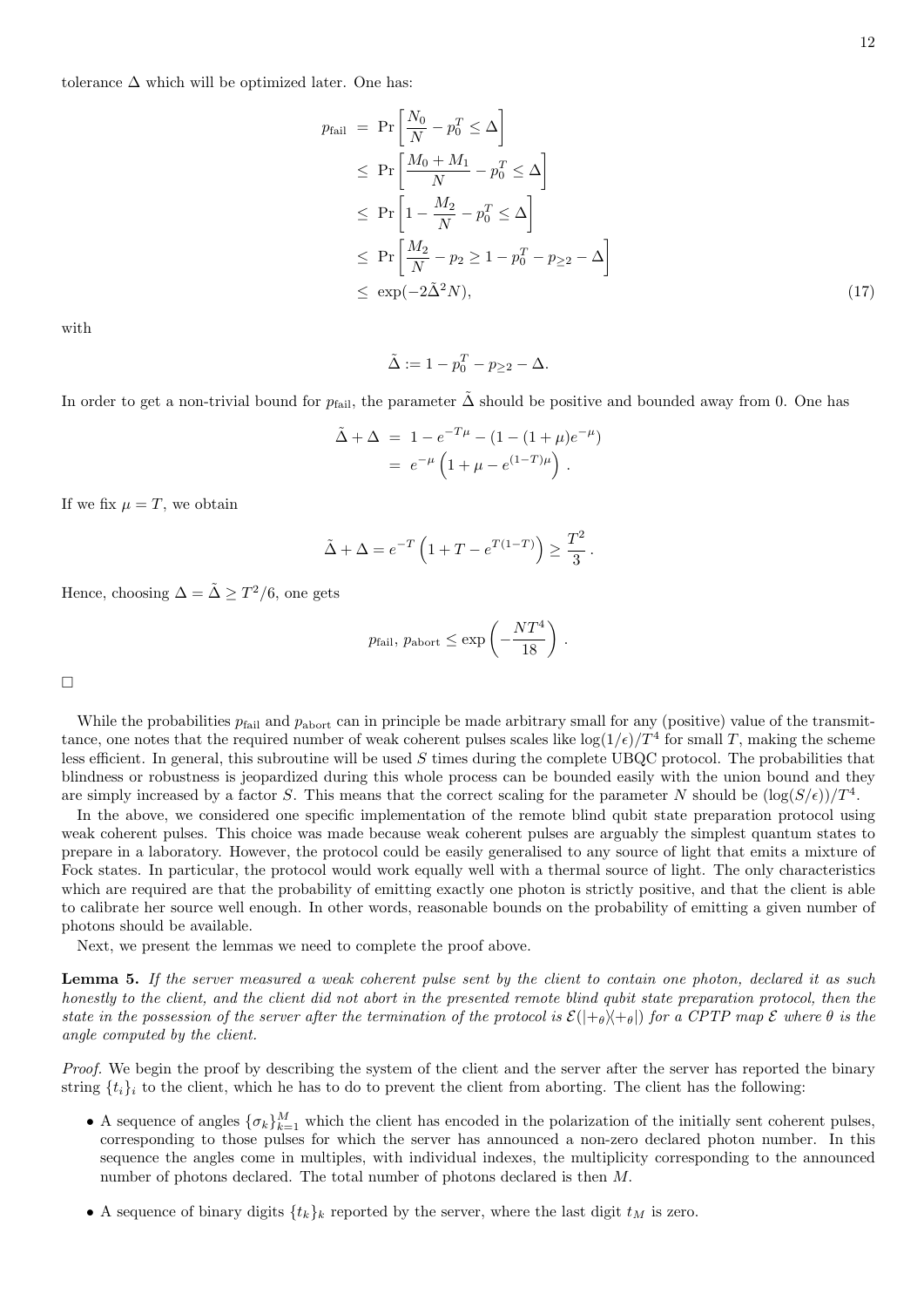13

By assumption, the server measures at least one pulse for which he gets one photon and declares one photon. Without loss of generality, let us assume that this is the case for the final pulse characterized by its polarization angle  $\sigma_M$ . The client will then calculate the value  $\theta = \sum_{i=1}^{M-1} \sigma_i + \sigma_M$ .

On the server's side, prior to declaring the binary digit outcomes, the server's quantum state can in all generality be written as:

$$
\eta^{\sigma_{1},...,\sigma_{M-1}}\otimes|+_{\sigma_{M}}\rangle\!\langle+_{\sigma_{M}}| \,,
$$

where the state  $|+_{\sigma_M}\rangle$  is the state of the single copy declared qubit. The rest of the server's system depends on the number measurement outcomes, but can always be written in the generic form  $\eta^{\sigma_1,\ldots,\sigma_{M-1}}$ . In the case the server was honest, his system will be exactly of the form:

$$
(|+_{\sigma_1}\rangle\langle+_{\sigma_1}|\otimes\ldots\otimes|+_{\sigma_{M-1}}\rangle\langle+_{\sigma_{M-1}}|)\otimes|+_{\sigma_M}\rangle\langle+_{\sigma_M}|,
$$

where the states before the final state may come in multiplicities which match the declared number measurement outcomes.

Note that, whatever procedure the server may run on the system in his possession, in the spirit of the Stinespring dilation theorem, f can always be represented as a unitary transform  $U$  on the input system, augmented by an ancillary system, followed by a measurement on the output of the overall unitary transform. The classical outcome will, in general, encode the binary digits  $\{t_k\}_k$  the server has to report to the client, as in the case of no report the protocol is aborted. We emphasize that we are not assuming anything about the classical outcome - it may be a result which depends on the states the server recieved from the client, it may be chosen randomly by the server, or it may be selected. The state in the server's possession prior to measurement,  $\rho^{\text{prior}}$ , can then be viewed as the result of a CPTP map (which depends on the state  $\eta^{\sigma_1,...,\sigma_{M-1}}$  applied on the state  $|+_{\sigma_M}\rangle\langle+_{\sigma_M}|$ 

$$
\rho^{\text{prior}} = \mathcal{E}^{\eta^{\sigma_1,\dots,\sigma_{M-1}}}(|+_{\sigma_M}\rangle\!\langle +_{\sigma_M}|).
$$

This is only possible because the angle  $\sigma_M$  does not depend on any other angles. For simplicity, we shall fix the angles  $\sigma_1, \ldots, \sigma_{M-1}$  and simply write the state prior to measurement:

$$
\rho^{\text{prior}} = \mathcal{E}(|+_{\sigma_M} \rangle +_{\sigma_M}|).
$$

Since the angle  $\sigma_M$  was chosen uniformly at random, known to the client, the state of the server's system is:

$$
\pi_{\text{server}} = 1/8 \sum_{\sigma_M} \mathcal{E}(|+\sigma_M \rangle + \sigma_M|).
$$

Following this, the server will measure a part of his subsystem, obtaining the sequence of binary digits  $\vec{t} = \{t_k\}_k$ which he reports to the client. The state of the system after measurement (taking into account all possible outcomes) can be written as:

$$
\pi_{\text{server}} = 1/8 \sum_{\sigma_M} \sum_{\vec{t}} p_{\sigma_M}(\vec{t}) \mathcal{E}_{\vec{t}}(|+_{\sigma_M} \lambda +_{\sigma_M}|),
$$

where  $p_{\sigma_M}(\vec{t})$  is the probability of outcome  $\vec{t}$  given that the input state was  $\sigma_M$ , and  $\mathcal{E}_{\vec{t}}$  are the quantum operations which depend on the outcome. Note that:

$$
\sum_{\overrightarrow{t}} p_{\sigma_M}(\overrightarrow{t}) \mathcal{E}_{\overrightarrow{t}} = \mathcal{E}
$$
\n(18)

for all angles  $\sigma_M$ . As the two sums commute, we can write this state as:

$$
\pi_{\text{server}} = 1/8 \sum_{\vec{\tau}} \sum_{\sigma_M} p_{\sigma_M}(\vec{\tau}) \mathcal{E}_{\vec{\tau}}(|+_{\sigma_M} \rangle +_{\sigma_M}|). \tag{19}
$$

Recall that a fixed sequence  $\overrightarrow{t}$  along with the fixed sequence of angles  $\sigma_1, \ldots, \sigma_{M-1}$  defines the angle  $\theta$ :

$$
\theta = \sum_{k=1}^{M-1} (-1)^{t_k} \sigma_k + \sigma_M.
$$

Note that the value of  $\theta$  attains all possible angles when  $\sigma_M$  goes through all possible angles, for  $\overrightarrow{t}$  and  $\sigma_1, \ldots, \sigma_{M-1}$ fixed. Now, since the sum:

$$
\sum_{\sigma_M} p_{\sigma_M}(\overrightarrow{t}) \mathcal{E}_{\overrightarrow{t}}(|+_{\sigma_M} \rangle +_{\sigma_M}|),
$$

for a fixed sequence  $\overrightarrow{t}$  goes through all the possible angles, this sum is, for every sequence  $\overrightarrow{t}$ , equal to:

$$
\pi_{\text{server}} = 1/8 \sum_{\overrightarrow{t}} \sum_{\theta} p_{\theta}(\overrightarrow{t}) \mathcal{E}_{\overrightarrow{t}}(|+\theta \rangle + \theta|).
$$

Due to property [\(18\)](#page-11-1), this final state is of the form  $\mathcal{E}(|+\theta\rangle+\theta|)$ .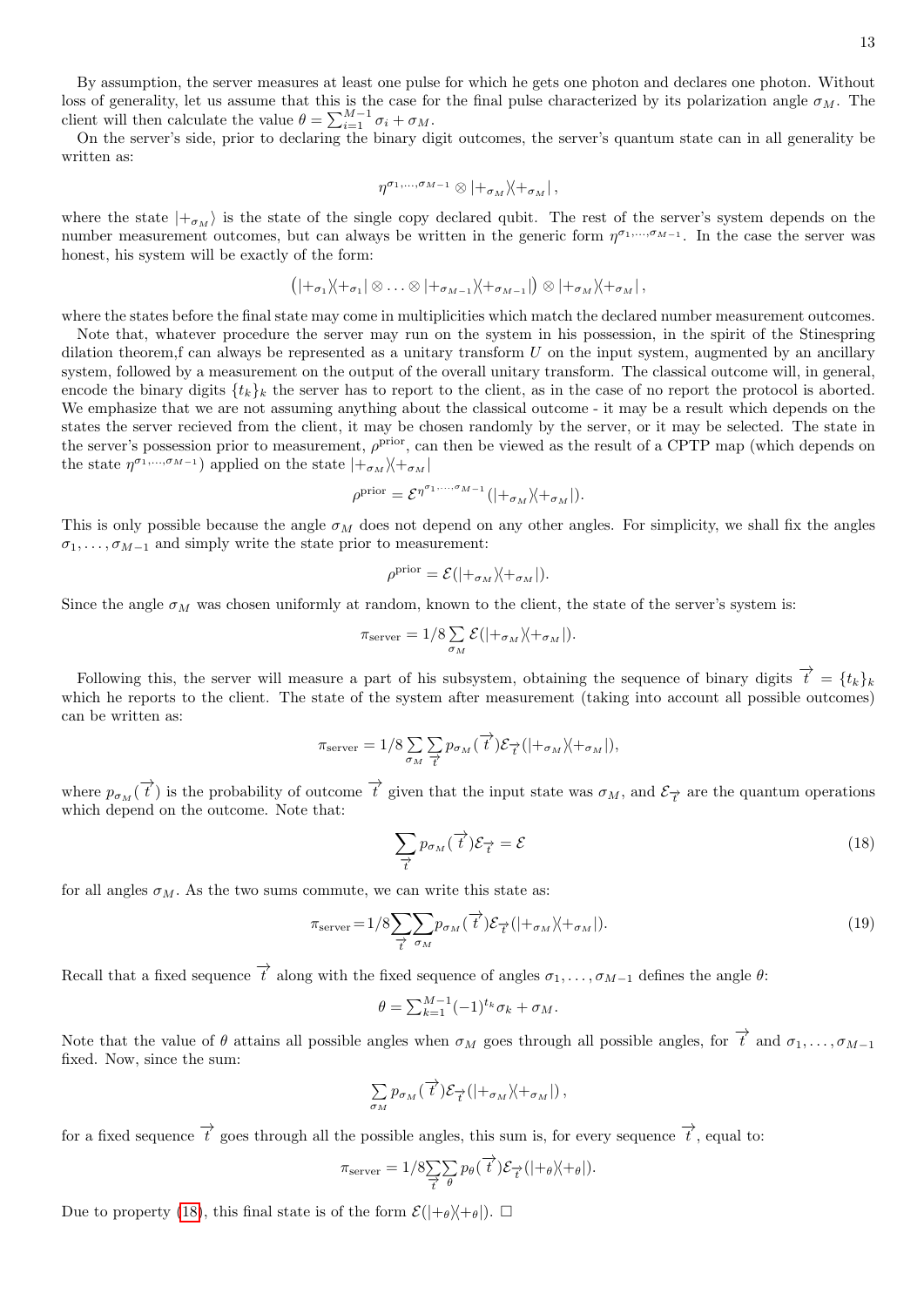<span id="page-13-0"></span>Lemma 6. If the server measured a weak coherent pulse sent by the client to contain zero photon, and declared it as containing one photon to the client, and the client did not abort in the presented remote blind qubit state preparation protocol, then the state shared by the client and the server after the termination of the protocol is of the form  $\mathcal{E}(|+\theta\rangle+\theta|)$ for some CPTP map  $\mathcal{E}.$ 

*Proof.* We will extensively use the setup and the arguments of the proof of Lemma [5.](#page-11-0) Assume that it is the  $l<sup>th</sup>$  declared photon that the server does not possess. Then for the sequence of binary digits  $(t_1, \ldots, t_k)$  the server will have reported as the alleged classical outcome of the interlaced 1D cluster computation, the angle the client computes is given as:

<span id="page-13-1"></span>
$$
\theta = \sum_{i=1}^k (-1)^{t_k} \sigma_i ,
$$

which can be written as:

$$
\theta = \sum_{i \in \{1, \dots, l-1, l+1, \dots k\}} (-1)^{t_i} \sigma_i + (-1)^{t_l} \sigma_l.
$$

Let us fix all the  $\sigma_i$  angles except  $\sigma_l$  and all the reported binary digits  $t_i$  except  $t_l$ . The general state with the server after the remote blind state preparation protocol can then be written as:

$$
\pi_{\text{server}} = \sum_{t_l=0}^{1} p(t_l) \sum_{\sigma_l} \frac{1}{8} \eta^{t_l}
$$

where  $\eta$  is the state in the hands of the server, which may depend on  $t_l$ , and  $p(t_l)$  is the probability of the server reporting  $t_l$  to be one or zero. Note that neither the probability  $p(t_l)$  nor the final state  $\eta^{t_l}$  can depend on  $\sigma_l$ . The angle  $\theta$  in the expression above for any fixed  $t_l$  goes across all possible values as  $\sigma_l$  ranges across all possible values. Hence the sum may be written in terms of the angle  $\theta$  rather than  $\sigma_l$  as:

$$
\pi_{\text{server}} = \sum_{t_l=0}^1 p(t_l) \sum_{\theta} \frac{1}{8} \eta^{t_l}.
$$

Also, since  $\eta^{t_l}$  does not depend on  $\sigma_l$  it does not depend on  $\theta$  so we can factor it out of the sum

$$
\pi_{\text{server}} = \sum_{t_l=0}^{1} p(t_l) \left( \sum_{\theta} \frac{1}{8} \right) \eta^{t_l} = \sum_{t_l=0}^{1} p(t_l) \eta^{t_l}.
$$

Let  $\eta$  be the quantum state  $\sum_{ }^{1}$  $\sum_{t_l=0} p(t_l) \eta^{t_l}$ , then we have

 $\pi_{\text{server}} = \eta$ 

which implies

$$
\pi_{\text{server}} = \mathcal{E}^{\eta}(|+\theta\rangle\!\langle+\theta|)
$$

where  $\mathcal{E}^{\eta}$  is a CPTP map which is the contraction to the fixed state  $\eta$ .  $\Box$ 

## F Characterization of the states generated by RBSP

As we discussed before, the only source of imperfection in the implementation of the UBQC protocol comes from the fact that the client cannot generate exactly the states  $|+\theta\rangle$ , but only an approximate state  $\rho^{\theta}$ . Using the remote blind qubit state preparation protocol with parameters  $(N, T)$ , the state generated instead of  $|+\theta\rangle$  can be described, in a worst-case scenario from the client's point of view, as

$$
\rho^{\theta} = (1 - p_{\text{fail}}) \mathcal{E}^{S}(|+\theta\rangle\langle+\theta|) \otimes |0\rangle\langle0| + p_{\text{fail}}|\theta\rangle\langle\theta| \otimes |1\rangle\langle1|,\tag{20}
$$

where  $p_{\text{fail}} \le \exp\left(-\frac{NT^4}{18}\right)$  and  $|\theta\rangle$  is a classical state giving full information about  $\theta$  [\[30\]](#page-15-0). This state corresponds to the worst case scenario because we assume that if the server manages to avoid "event 1" (measuring a single photon in a weak coherent pulse and declaring it as such), corresponding to the indicator register with the state  $|1\rangle\langle 1|$ , which happens with probability  $p_{\text{fail}}$  at most, then the server obtains complete information about the angle  $\theta$  chosen by the client. As we have shown, in any other cases the server has the state  $\mathcal{E}^S(|+\theta\rangle\langle+\theta|)$  for some CPTP map  $\mathcal{E}^S$ , relative to the angle  $\theta$ computed by the client. In modelling this, we considered an additional quantum register with values  $|0\rangle$  or  $|1\rangle$ , available to the server, which tells whether the remote blind qubit state preparation succeeded or not, as it can be seen in Equation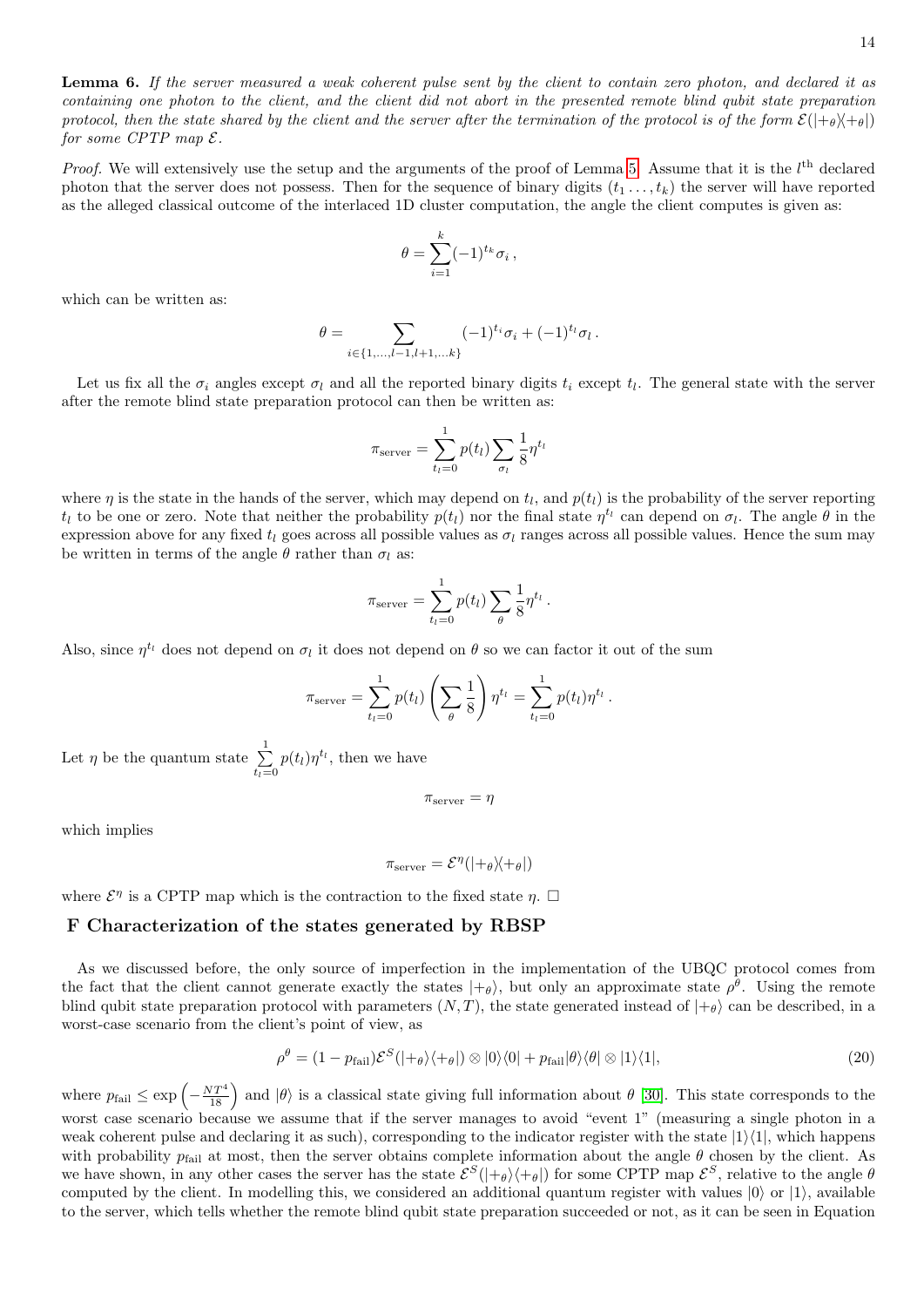[\(20\)](#page-13-1). This is a classical-quantum state, and the classical register containing either  $|0\rangle$  or  $|1\rangle$  represents the information whether the server managed or failed to cheat and the server clearly has access to this information.

We have that

$$
\frac{1}{2} ||\rho^{\theta} - \mathcal{E}(|+\theta\rangle\!\langle +\theta|)| \leq p_{\mathrm{fail}}
$$

for every  $\theta$  and the CPTP map  $\mathcal{E}(\rho) := \mathcal{E}^S(\rho) \otimes |0\rangle\langle 0|$ . This map simply applies the CPTP map  $\mathcal{E}^S$  to the input state and appends the state  $|0\rangle$ . Hence, in order to characterize blindness, one just needs to consider the condition described in Equation [\(10\)](#page-7-3), that is  $S\epsilon_{\text{states}} \leq \epsilon$  and to note that

$$
p_{\text{fail}} \le S \exp\left(-\frac{NT^4}{18}\right).
$$

The latter claim holds as we have taken into account that the remote blind qubit state preparation protocol is used S times during the complete UBQC protocol and the probabilities that blindness or robustness is jeopardized during this whole process can be bounded easily with the union bound as they are simply increased by a factor S. Hence, choosing  $N = 18 \ln(S/\epsilon)/T^4$  allows the client to obtain  $\epsilon$ -blindness for the overall UBQC protocol for arbitrary small values of  $\epsilon$ . The above explanation, given the proven bounds on the probabilities  $p_{\text{fail}}$  and  $p_{\text{abort}}$ , proves the main theorem of our paper.

- <span id="page-14-0"></span>[1] A. Broadbent, J. Fitzsimons, and E. Kashefi, in Proceedings of the 50th Annual IEEE Symposium on Foundations of Computer Science (IEEE Computer Society, Los Alamitos, CA, USA, 2009), pp. 517–526.
- <span id="page-14-1"></span>[2] M. Abadi, J. Feigenbaum, and J. Kilian. On hiding information from an oracle. Journal of Computer and System Sciences, 39:21–50, 1989.
- <span id="page-14-2"></span>[3] C. Gentry. Fully homomorphic encryption using ideal lattices. In Proceedings of the 41st annual ACM symposium on Theory of Computing, pages 169–178. ACM, 2009.
- <span id="page-14-3"></span>[4] A. Childs, Quant. Inf. Compt. p. 456 (2005).
- [5] P. Arrighi and L. Salvail, International Journal of Quantum Information 4, 883 (2006).
- [6] D. Aharonov, M. Ben-Or, and E. Eban, in Proceedings of Innovations in Computer Science 2010 (2010), p. 453.
- <span id="page-14-4"></span>[7] T. Morimae, V. Dunjko, and E. Kashefi (2011), arXiv:1009.3486v2.
- <span id="page-14-5"></span>[8] T. Morimae and K. Fujii (2011), arXiv:1110.5460v1.
- <span id="page-14-6"></span>[9] S. Barz, E. Kashefi, A. Broadbent, J. F. Fitzsimons, A. Zeilinger, and P. Walther, Science (2012).
- <span id="page-14-7"></span>[10] V. Scarani, H. Bechmann-Pasquinucci, N. Cerf, M. Dušek, N. Lütkenhaus, and M. Peev, Rev. Mod. Phys. 81, 1301 (2009).
- <span id="page-14-8"></span>[11] J. Müller-Quade and R. Renner, New J. Phys 11, 085006  $(2009)$ .
- <span id="page-14-10"></span>[12] I. B. Damgård, S. Fehr, L. Salvail, and C. Schaffner, Siam Journal on Computing 37, 1865 (2008).
- [13] R. König, S. Wehner, and J. Wullschleger (2009), arXiv:0906.1030.
- <span id="page-14-11"></span>[14] S. Wehner, C. Schaffner, and B.M. Terhal, Phys. Rev. Lett. 100, 220502 (2008).
- <span id="page-14-12"></span>[15] P. Grangier, J. Levenson, and J. Poizat, Nature 396, 537 (1998).
- <span id="page-14-13"></span>[16] R. Raussendorf and H.J. Briegel, Phys. Rev. Lett. 86, 5188 (2001).
- [17] R. Raussendorf, D.E. Browne, and H.J. Briegel, Phys. Rev. A 68, 022312 (2003).
- <span id="page-14-14"></span>[18] R. Jozsa (2005), arXiv:0508124v2.
- <span id="page-14-15"></span>[19] V. Danos and E. Kashefi, Phys. Rev. A 74, 052310 (2006).
- <span id="page-14-16"></span>[20] D.E. Browne, E. Kashefi, M. Mhalla, and S. Perdrix, New J. Phys 9 (2007).
- <span id="page-14-18"></span>[21] R. Renner and R. König, in Theory of Cryptography, Second Theory of Cryptography Conference (2005), pp. 407– 425.
- [22] R. König, R. Renner, A. Bariska, and U. Maurer, Phys. Rev. Lett. 98, 140502 (2007).
- <span id="page-14-19"></span>[23] M. Ben-or, D. W. Leung, and D. Mayers, in Theory of Cryptography: Second Theory of Cryptography Conference, volume 3378 of Lecture (Springer-Verlag, 2005), pp. 386– 406.
- <span id="page-14-20"></span>[24] C. Guerlin, J. Bernu, S. Deleglise, C. Sayrin, S. Gleyzes, S. Kuhr, M. Brune, J.-M. Raimond, and S. Haroche, Nature 448, 889 (2007).
- <span id="page-14-22"></span>[25] H.K. Lo, X. Ma, and K. Chen, Phys. Rev. Lett. 94, 230504 (2005).
- <span id="page-14-21"></span>[26] R. Raussendorf, J. Harrington, and K. Goyal, New J.Phys 9, 199 (2007).
- <span id="page-14-9"></span>[27] M. Ben-Or, M. Horodecki, D.W. Leung, D. Mayers, and J. Oppenheim, in Proceedings of the Second international conference on Theory of Cryptography (Springer-Verlag, Berlin, Heidelberg, Germany, 2005), pp. 386–406.
- <span id="page-14-17"></span>[28] After the pre-rotated qubits have been sent from the client to the server (and  $\theta_i$  rotations fixed), the possible transcripts of the communication between the client and the server depend on two sequences of parameters: the measurement results  $s_i$  sent by the server, and the (random) parameters  $r_i$  chosen by the client. The classical information sent by the client depends on  $r_i + s_i \mod 2$  (see step 3.5 of Protocol 1 in the the Appendix, section B). Since the parameters  $r_i$  are random and unknown to the server, so are the values  $r_i + s_i \mod 2$ . Hence the responses from the client are independent from the choice of the servers reporting strategy. So we may fix the reporting strategy (and the measurement outcomes) without loss of generality.
- <span id="page-14-23"></span>[29] If  $b = (b_1, \ldots, b_n)$  and  $k = (k_1, \ldots, k_n)$  are two bit strings of equal length, then the bit string defined as  $\hat{b} = (b_1 \oplus k_1, \ldots, b_n \oplus k_n)$  is the one-time padded bit string  $b$  (using the key  $k$ ). The significance of the one-time pad (also known as the Vernam cipher) is that an adversary intercepting the one-time padded message  $\tilde{b}$  cannot learn anything about the message  $b$  unless he has the access to the key  $k$ , and is the crux of essentially all informationtheoretically secure cryptosystems. In the quantum setting consider a general n qubit state  $\rho$  and define the state  $\rho' = (\bigotimes_{i=1}^n Z_i^{z_i} X_i^{x_i}) \rho \tilde{(\bigotimes_{i=1}^n X_i^{x_i} Z_i^{z_i})}$ . The subscripts on the Pauli operators  $X$  and  $Z$  denote which qubit they act upon, and the superscripts  $x_i$  and  $z_i$  are random secret keys, designating whether the corresponding Pauli operator is applied or not. We say that the state  $\rho'$  is the (quantum) one-time padded state, using the keys  $(z_i, x_i)_{i=1}^n$ .